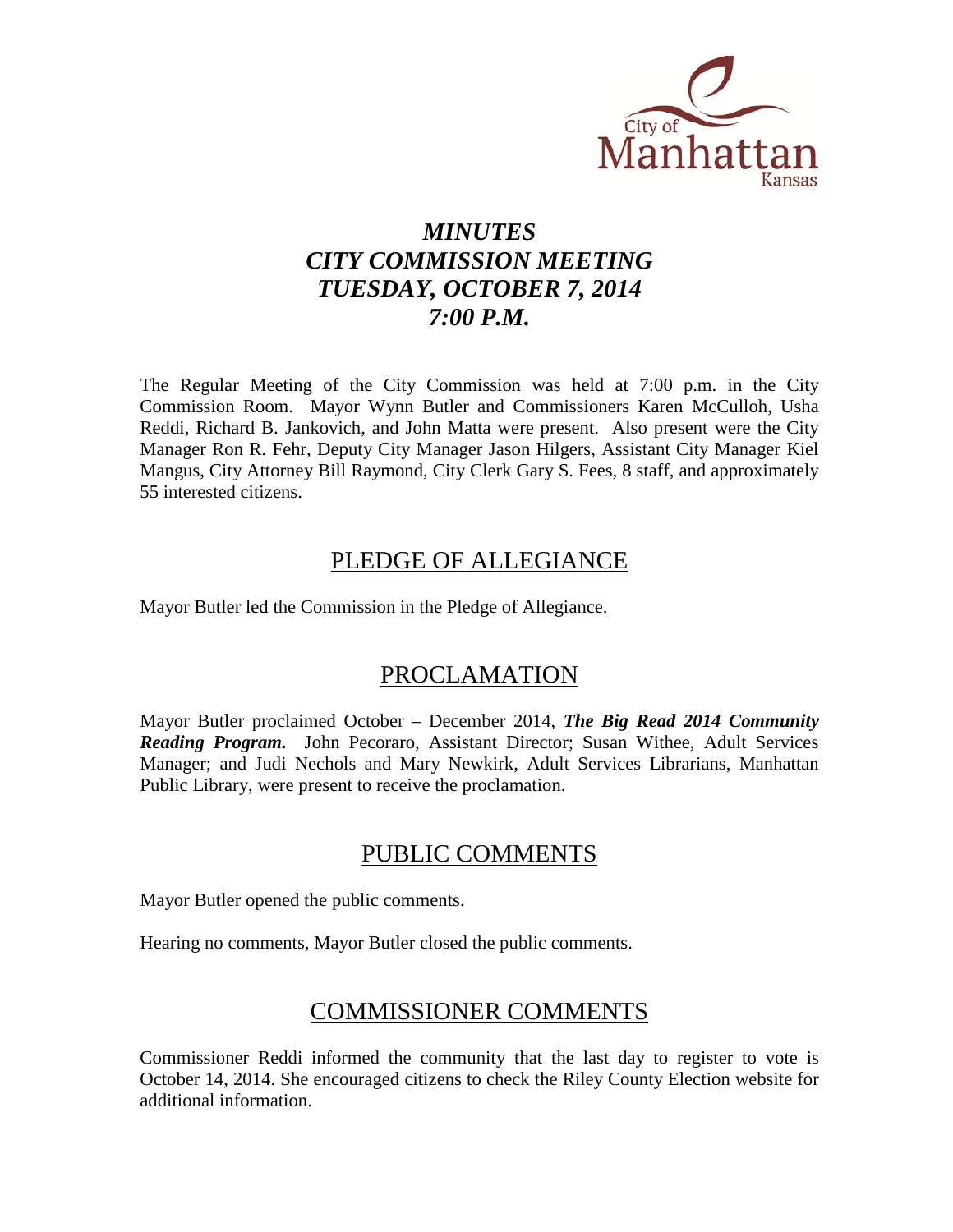# COMMISSIONER COMMENTS *(CONTINUED)*

Commissioner McCulloh congratulated Ogden Elementary School for winning an award and extended her appreciation to Usha Reddi and all the teachers. She stated that Thursday, October 9, 2014, from 3:00 p.m. to 7:00 p.m., would be the Okt-FLU-ber Festival sponsored by the Riley County Health Department at the Blue Earth Plaza and encouraged everyone to attend and receive a free pumpkin with their flu shot. She also stated that flu shots are available at Hy-Vee, Walgreens and other businesses in Manhattan. She stated there is a new exhibit at the Flint Hills Discovery Center (FHDC) called Flint Hills Forces: The Shaping of Manhattan, Fort Riley, and Kansas State University, and also a new interactive exhibit at FHDC called Animal Secrets especially for kids, ages three to eight. She informed the community that Jim Sharp would be talking about his book "Sgt. of the Guard at Nuremberg" and his experiences on Saturday, October 11, 2014, at the Flint Hills Discovery Center, at 1:00 p.m. Finally, she stated that the Riley County Historical Society would be having their  $100<sup>th</sup>$  Birthday Party on Sunday, October 12, 2014, at 7:00 p.m., at Pottorf Hall with free cake.

Mayor Butler announced that Kansas State University's Symphony Orchestra invites the public to a variety of Czech Republic-inspired performances at 7:30 p.m., on Tuesday, October 21, 2014, in McCain Auditorium. He stated that the evening is a nod to Manhattan's Partner City, Dobrichovice, in the Czech Republic. He informed the community that Miss Czech of Kansas would be in attendance along with a presentation from Manhattan's Partner City Committee. He stated that Dr. David Littrell will conduct the orchestra and Dr. Julie Yu will serve as the director of the Flint Hills Masterworks Chorale, accompanied by pianist Mary Ann Buhler. He stated that the concert is free and open to the public. He informed the community that for additional information about the upcoming K-State University concert series to visit k-state.edu/orchestra. He encouraged everyone to attend and enjoy this free concert.

### CONSENT AGENDA

(\* denotes those items discussed)

#### **MINUTES**

The Commission approved the minutes of the Regular City Commission Meeting held Tuesday, September 16, 2014.

### **CLAIMS REGISTER NO. 2771**

The Commission approved Claims Register No. 2771 authorizing and approving the payment of claims from September 10, 2014, to September 30, 2014, in the amount of \$3,530,888.66.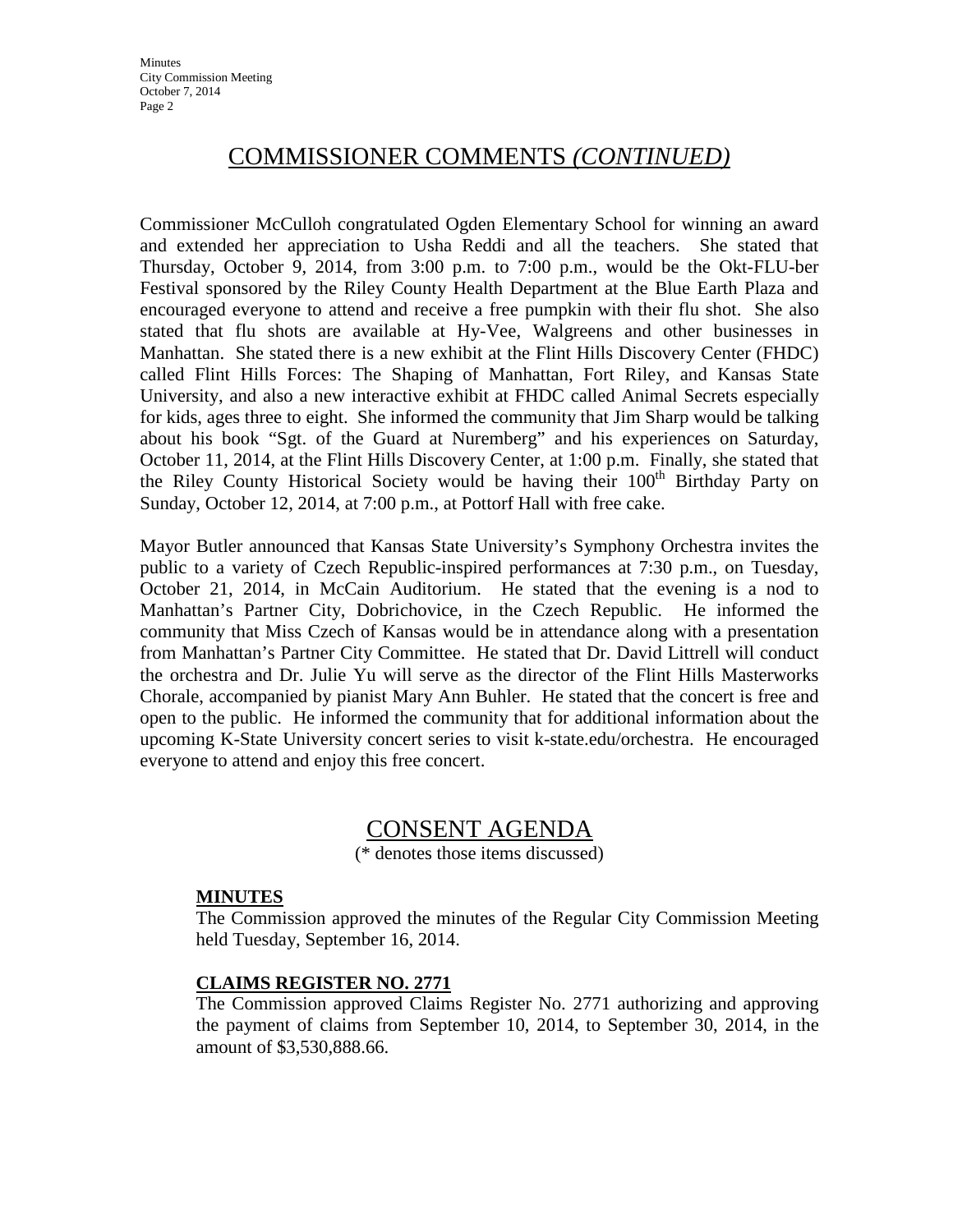# CONSENT AGENDA *(CONTINUED)*

### **ORDINANCE NO. 7095 – AMEND BOND – EUREKA VALLEY COMMERCIAL SANITARY SEWER IMPROVEMENTS (SS1401)**

The Commission approved Ordinance No. 7095 amending Ordinance No. 7076, which authorized and provided for the construction and payment for the Eureka Valley Commercial Sanitary Sewer Improvements (SS1401).

### **FIRST READING – NAME FORT RILEY BOULEVARD FRONTAGE ROAD**

The Commission approved first reading of ordinance authorizing the naming of an existing frontage road along the south side of Fort Riley Boulevard from South Delaware Avenue to the western end of the frontage road and designating it "Fort Riley Lane."

### **FIRST READING – REASSESS/RE-LEVY SPECIAL ASSESSMENTS – COLBERT HILLS, UNIT FOUR**

The Commission approved first reading of an ordinance reassessing and/or relevying special assessments applicable to the Colbert Hills, Unit Four, Addition.

### **FIRST READING – REASSESS/RE-LEVY SPECIAL ASSESSMENTS – STONE VALLEY, UNIT 2**

The Commission approved first reading of an ordinance reassessing and/or relevying special assessments applicable to the Stone Valley, Unit 2, Addition.

### **PUBLIC HEARING – AGGIEVILLE BUSINESS IMPROVEMENT DISTRICT**

Mayor Butler opened the public hearing.

Hearing no comments, Mayor Butler closed the public hearing.

### **FIRST READING – AGGIEVILLE BUSINESS IMPROVEMENT DISTRICT**

The Commission approved first reading of an ordinance continuing the establishment of the Aggieville Business Improvement District, amending the boundaries, increasing the number of members from six to seven, and increasing and levying Business Improvement Service Fees for 2015 on businesses located within the Aggieville Business Improvement District.

### **FIRST READING – DOWNTOWN BUSINESS IMPROVEMENT DISTRICT**

The Commission approved first reading of an ordinance levying Business Improvement Service Fees for 2015 on businesses located within the Downtown Business Improvement District.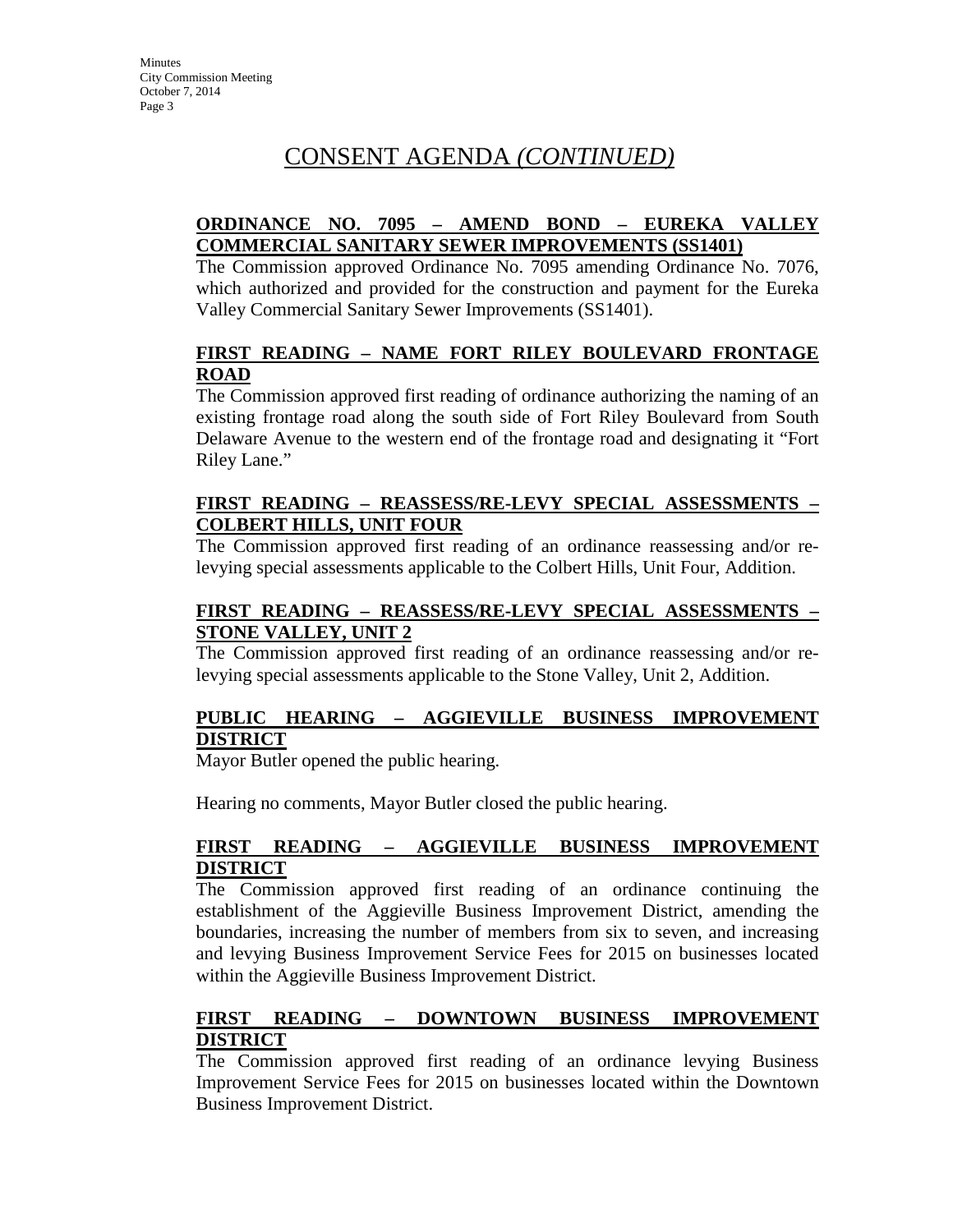# CONSENT AGENDA *(CONTINUED)*

### **PUBLIC HEARING – VACATE RIGHT-OF-WAY – SOUTH 8TH STREET AND SOUTH 9TH STREET**

Mayor Butler opened the public hearing.

Hearing no comments, Mayor Butler closed the public hearing.

### **FIRST READING – VACATE RIGHT-OF-WAY – SOUTH 8TH STREET AND SOUTH 9TH STREET**

The Commission approved first reading of an ordinance vacating portions of South  $9<sup>th</sup>$  Street from Fort Riley Boulevard to Fair Lane; vacating South  $8<sup>th</sup>$  Street from Fair Lane to the Union Pacific Railroad right-of-way; and establishing a utility easement of said vacated public right-of-way.

### **RESOLUTION NO. 100714-A – FLINT HILLS DISCOVERY CENTER PROGRAM AND MEMBERSHIP FEES**

The Commission approved Resolution No. 100714-A setting program and membership fees for the Flint Hills Discovery Center.

### **NEGOTIATE CONTRACT – FRANK ANNEBERG PARK IMPROVEMENTS (CP1405 – CIP #RC031P, RC033P, CP157P)**

The Commission accepted the recommendation of the Selection Committee and authorized City Administration to negotiate a contract with Olsson Associates, of Manhattan, Kansas, for design and bidding services for the Frank Anneberg Park Improvements (CP1405 – CIP #RC031P, RC033P, CP157P).

### **AWARD CONTRACT – STONE VALLEY ADDITION, UNIT 2 – SANITARY SEWER (SS1413), STREET (ST1413), AND WATER (WA1411) IMPROVEMENTS**

The Commission accepted the Engineer's Opinion of Probable Cost in the amount of \$169,500.00; awarded a construction contract in the amount of \$161,119.00 to Larson Construction, Inc., of Manhattan, Kansas; and authorized the Mayor and City Clerk to execute the contract for the Stone Valley Addition, Unit Two, Sanitary Sewer (SS1413), Street (ST1413), and Water (WA1411) Improvements.

### **DEVELOPMENT AGREEMENT – ST. JOSEPH VILLAGE – WATER (WA1419) AND SANITARY SEWER (SS1421) IMPROVEMENTS**

The Commission authorized the City Administration to finalize and the City Manager and City Clerk to execute the development agreement with Schultz Construction, of Manhattan, Kansas, on behalf of the owner of St. Joseph Village, Inc., for the water (WA1419) and sanitary sewer (SS1421) improvements for St. Joseph Independent Living subdivision.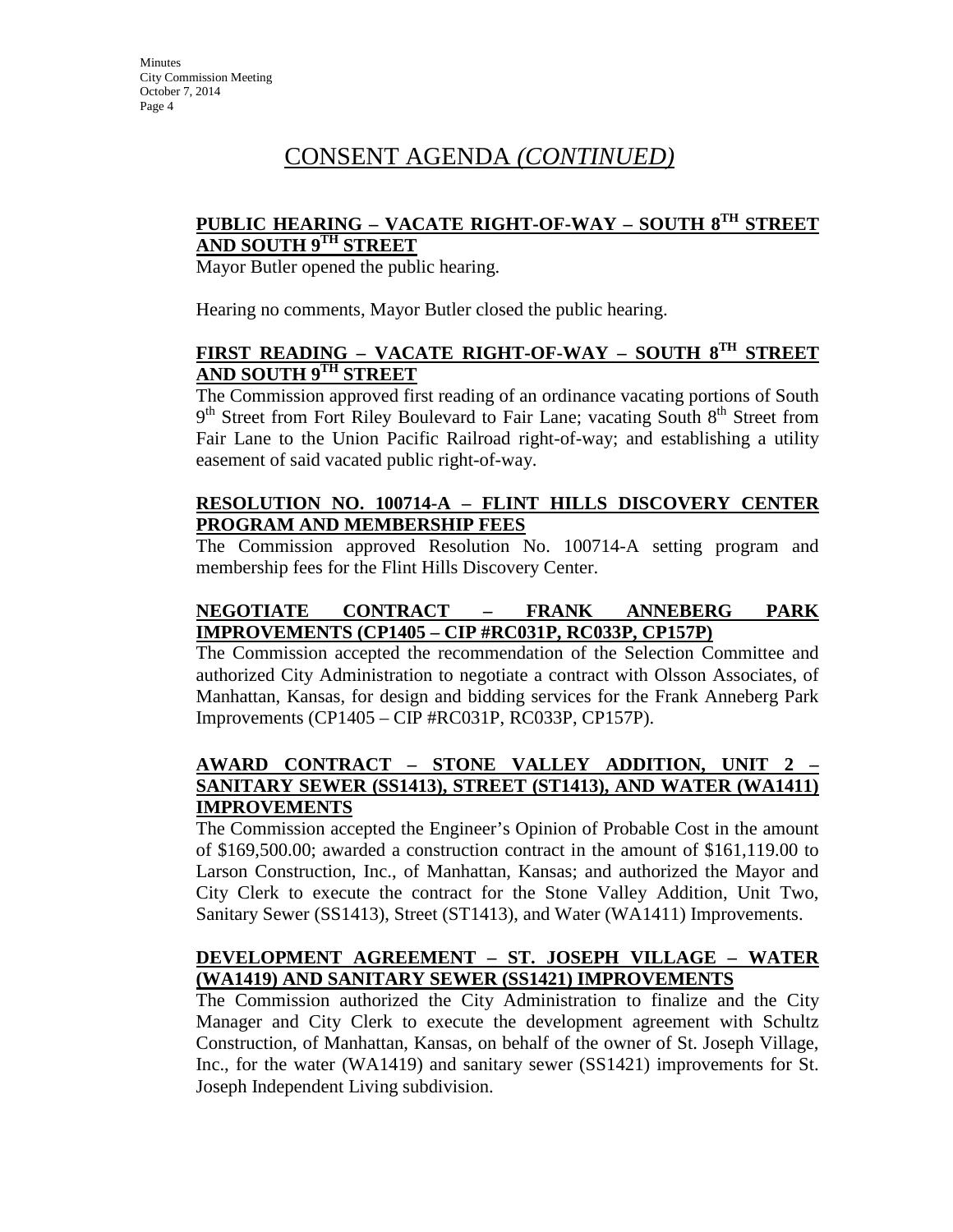# CONSENT AGENDA *(CONTINUED)*

### **JOINT FUNDING AGREEMENT – RIVER GAUGES**

The Commission approved and authorized the Mayor to execute a Joint Funding Agreement with the United States Department of the Interior Geological Survey (USGS) for the costs of four river gauges along Wildcat Creek and the Kansas River from October 1, 2014, to September 30, 2015, in the amount of \$20,734.00, of which a portion will be paid by Riley County.

### **BOARD APPOINTMENTS**

The Commission approved appointments by Mayor Butler to various boards and committees of the City.

#### *City/University Special Projects Fund Committee*

Re-appointment of Jeff Koenig, 718 Whitetail Pass, to a two-year Citizen term. Mr. Koenig's term begins immediately, and will expire June 30, 2016.

Re-appointment of Michael Silva, 229 Harvey Drive, to a two-year Citizen term. Mr. Silva's term begins immediately, and will expire June 30, 2016.

Appointment of Mike Dillon, 2823 Illinois Lane, to a two-year Citizen term. Mr. Dillon's term begins immediately, and will expire June 30, 2016.

Appointment of Steven Graham, 1024 Brianna Court, to a one-year Faculty term. Mr. Graham's term begins immediately, and will expire June 30, 2015.

Appointment of Sarah Haley, 1823 Laramie Street, to a one-year Student term. Ms. Haley's term begins immediately, and will expire June 30, 2015.

Appointment of Christa McKittrick, 518 Sunset Avenue, to a one-year Student term. Ms. McKittrick's term begins immediately, and will expire June 30, 2015.

#### *Joint Corrections Advisory Board*

Re-appointment of Brandi Griggs, 1346 Sunflower Road, to a two-year Adult term. Ms. Griggs's term begins immediately, and will expire June 30, 2016.

Re-appointment of Linda Teener, 1900 Judson Street, to a two-year Adult term. Ms. Teener's term begins immediately, and will expire June 30, 2016.

Commissioner McCulloh moved to approve the consent agenda. Commissioner Reddi seconded the motion. On a roll call vote, motion carried 5-0.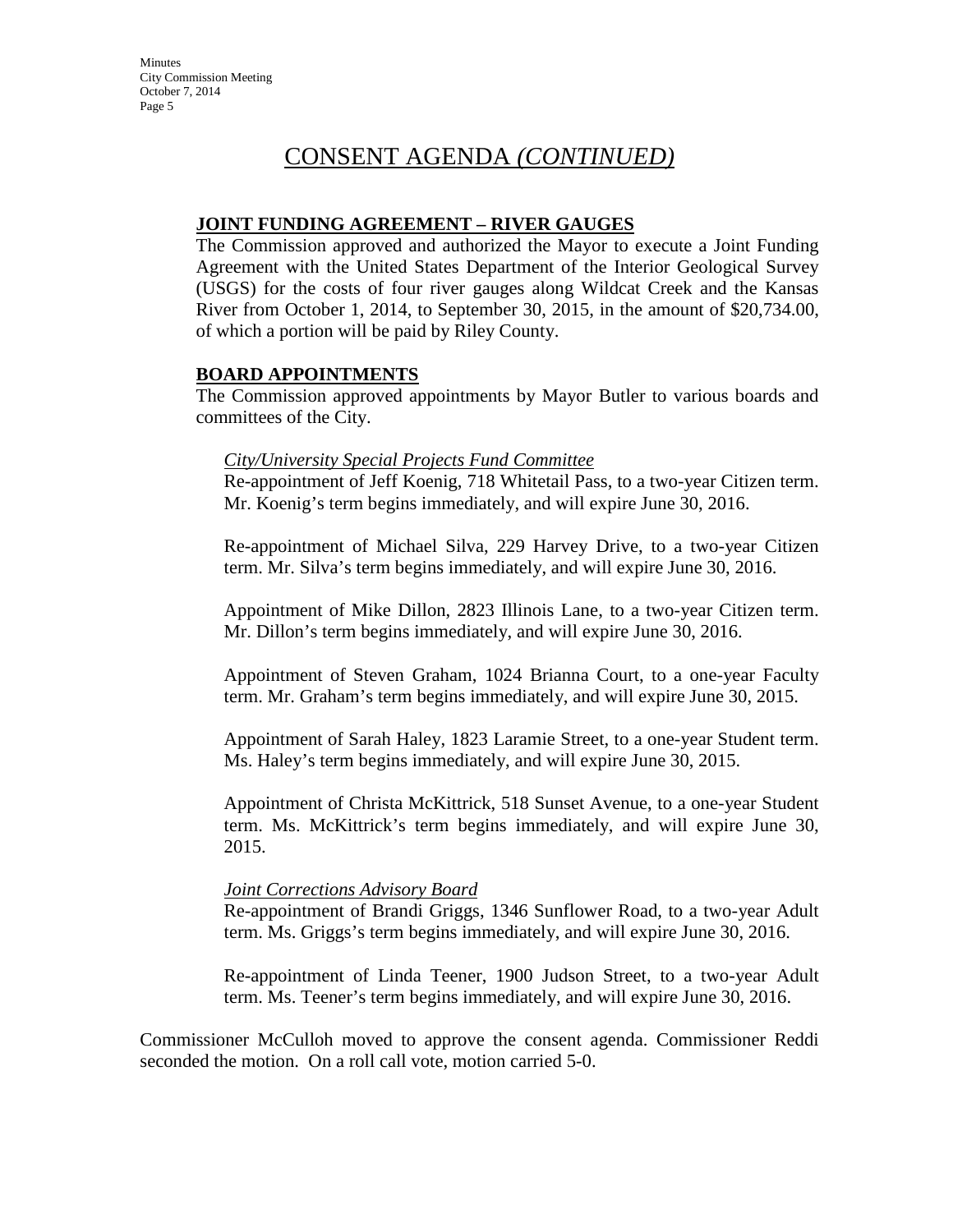# GENERAL AGENDA

### **FIRST READING - REZONE - MERCY REGIONAL HEALTH CENTER**

Commissioner Jankovich announced that he had a business relationship with the applicant and recused himself on the proposed rezoning of Mercy Regional Health Center.

Eric Cattell, Assistant Director for Planning, presented background information, an overview of the item, and actions of the Manhattan Urban Area Planning Board. He then responded to questions from the Commission regarding the proposed zoning and parking.

Bernie Hayen, Director of Finance, responded to questions from the Commission regarding the payment of property taxes.

Jim Fraser, Chief Financial Officer, Mercy Regional Hospital, provided additional information on the proposed rezoning and transition to Via Christi. He also responded to questions from the Commission regarding ownership, tax exemption and taxable status, availability of parking, and the opportunity to lease space to physicians or medical services in the new building.

Mayor Butler opened the public comments.

Hearing no other comments, Mayor Butler closed the public comments.

After discussion and comments from the Commission, Commissioner Reddi moved to approve first reading of an ordinance rezoning the Mercy Regional Health Center, generally located southwest of the intersection of Kimball Avenue and College Avenue, from R-1, Single-Family Residential District, to PUD, Commercial Planned Unit Development District, based on the findings in the Staff Report *(See Attachment No. 1)*  with the 12 conditions as recommended by the Manhattan Urban Area Planning Board. Commissioner McCulloh seconded the motion. On a roll call vote, motion carried 4-0.

Commissioner Jankovich returned to the dais.

### **THIRD QUARTERLY REPORT – CONVENTION AND VISITOR'S BUREAU (CVB)**

Kelly Loub, Chairperson, 2014 Manhattan Convention and Visitors Bureau (CVB) Steering Committee, introduced the third quarter report. She provided an update on the 2014 Steering Committee and CVB staff members, and highlighted the contract with the City of Manhattan.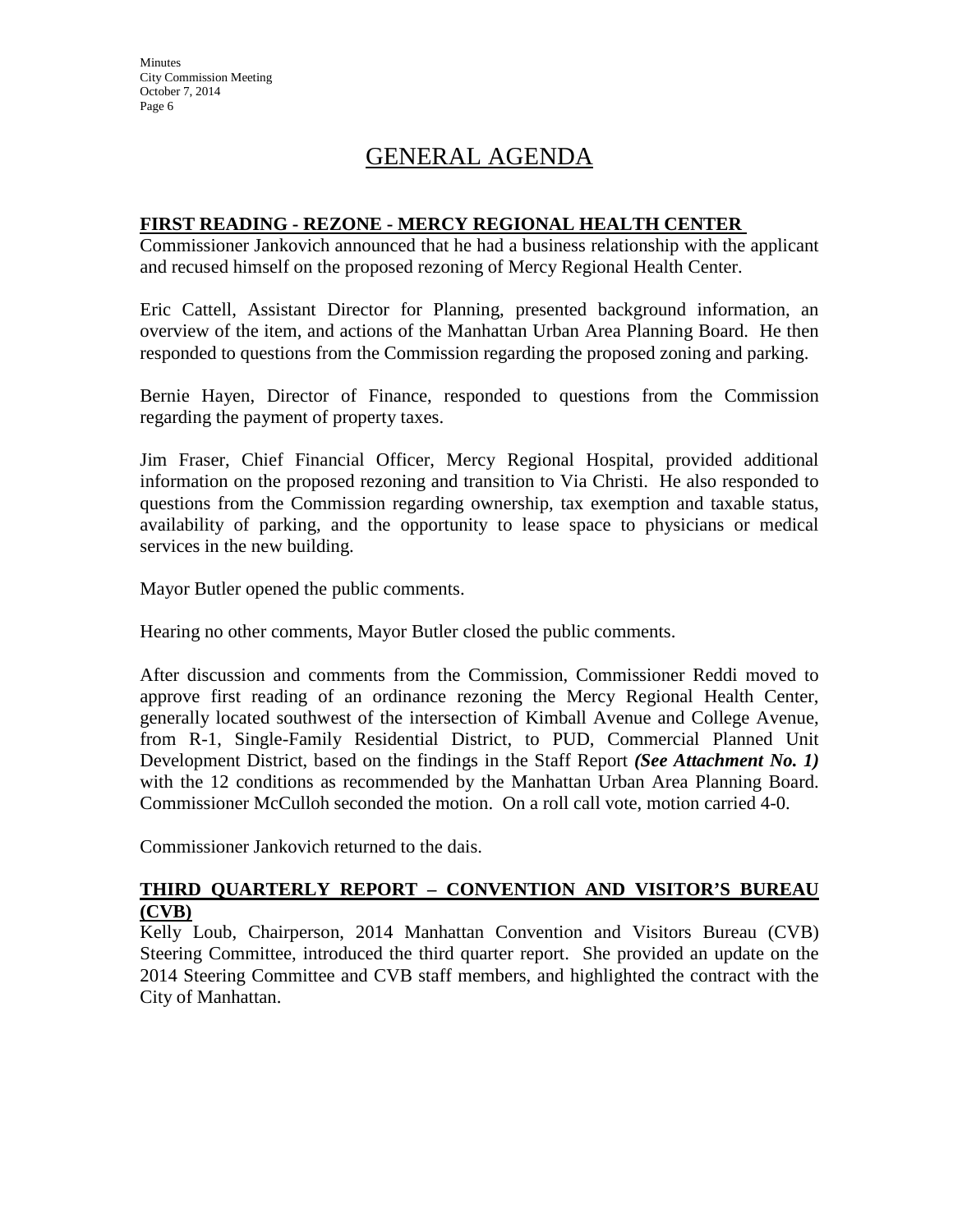# GENERAL AGENDA (*CONTINUED*)

#### **THIRD QUARTERLY REPORT – CONVENTION AND VISITOR'S BUREAU (CVB)** *(CONTINUED)*

Karen Hibbard, Director, Manhattan Convention and Visitors Bureau, presented activity and performance measures for conferences for the third quarter; performance measures for research for conferences and groups hosted; activity measures for leisure; activity measures for marketing and communications; performance measures on inquires and fulfillment; activity measures for book direct; performance measures for the website, social media and marketing; and activity measures for youth sports and special events.

Kelly Loub, Chairperson, 2014 Manhattan Convention and Visitors Bureau (CVB) Steering Committee, presented information on the Travel Writer: Ron Stern – The Global Gumshoe Guy and provided a recap of the Rhythm & Brews event held August 1 and 2, 2014, and event plans for 2015.

Karen Hibbard, Director, Manhattan Convention and Visitors Bureau, presented an overview of the third quarter activity measures for Little Apple Corps; Manhattan's hotel growth showing average rooms occupied; Manhattan's hotel occupancy through August 2014; hotel average daily rate; hotel revenue per available room; weekly hotel occupancy and top weekend occupancy; and number of hotel rooms. She also provided an overview of the 2014 Marketing and Media Effectiveness Study conducted by H2R Market Research, including: a summary of marketing efficiency, incremental impact, advertising evaluation, travel landscape, and key performance indicators. Finally, she presented a new video, Promise of the Prairie, to promote Manhattan.

Two Kansas State University students informed the Commission that there could be more use of social media to better inform college-age students of events and activities in Manhattan. They also suggested that improved transportation between Aggieville and Downtown would be great.

After additional discussion and comments from the Commission, Karen Hibbard, Director, Manhattan Convention and Visitors Bureau, responded to additional questions from the Commission regarding effective measurements, the use of social media, and electronic marketing. She informed the Commission that she looks forward to continue making Manhattan a desirable destination and thanked the Commission for their feedback.

As this was a discussion item, no formal action was taken on the item.

### **2013 ANNUAL ECONOMIC DEVELOPMENT REPORT**

Hillary Badger, Assistant Director of Finance, introduced the item.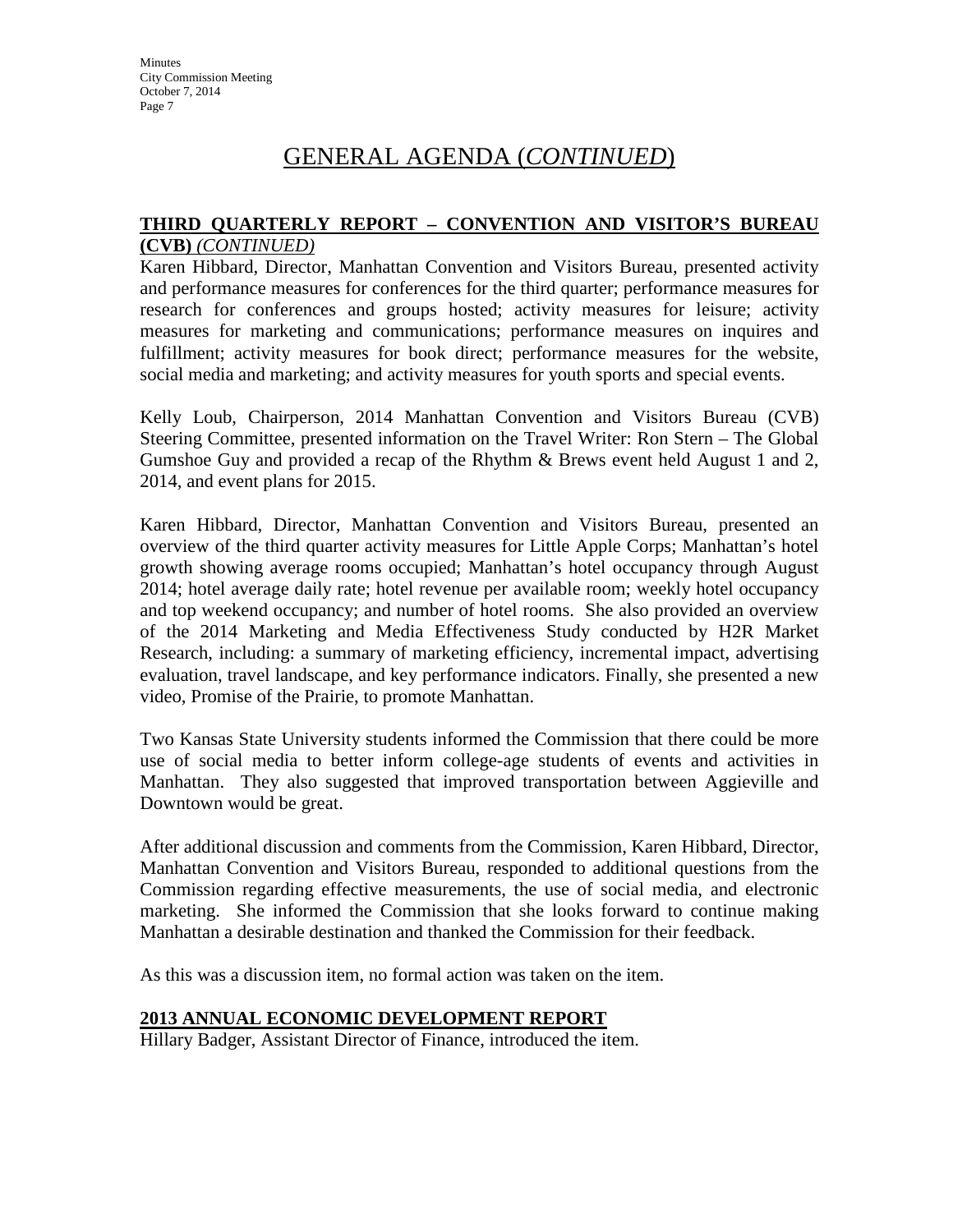# GENERAL AGENDA (*CONTINUED*)

### **2013 ANNUAL ECONOMIC DEVELOPMENT REPORT** *(CONTINUED)*

Courtney Cramer, Financial Analyst, presented an overview of the item. She provided information on the Economic Development Fund history; highlights of the 2013 Annual Report; the economic development forecast; summary of all economic development sales taxes; Manhattan Economic Development Opportunity Fund Advisory Board (MEDOFAB); Riley County Economic Development (RICOED) Sales Tax 2002 – 2012; RICOED Sales Tax 2012 – present; and annual accountability reports for Continental Mills; Farrar Corporation; GTM Sportswear; The Kansas Entrepreneurial Center; Manhattan Holdings, LLC; CivicPlus; Flint Hills Beverage; Florence Manufacturing; Kansas State University Institute for Commercialization; Manhattan Area Technical College; Meadowlark Hills; National Bio and Agro-Defense Facility (NBAF); and the Manhattan Regional Airport. She also provided an update on infrastructure improvement items for the K-18 Airport Interchange, Shuss Road improvements, North Manhattan Avenue corridor, and a future amount committed of \$2.7 million and a future amount available of \$1.9 million.

Hillary Badger, Assistant Director of Finance, provided information on the annual audit compliance allowance. She informed the Commission that for a given company who receives economic development funding, this would be calculated at 10 percent of the loan amount for conventional and forgivable loans.

Mayor Butler opened the public comments.

Hearing no other comments, Mayor Butler closed the public comments.

Ron Fehr, City Manager, expressed his appreciation to the finance staff and to the representatives for their excellent work. He thanked the companies that provided the requested information for the Economic Development Report.

As this was a discussion item, no formal action was taken on the item.

### **DISCUSSION - CITY COMMISSION APPOINTMENTS TO THE RILEY COUNTY LAW BOARD**

Jason Hilgers, Deputy City Manager, presented background information on the policy resolution adopted by the City Commission on September 19, 2006, regarding the City Commission appointments to the Riley County Law Enforcement Agency. He then responded to questions from the Commission regarding Resolution No. 091906-A and past appointments to the Law Board.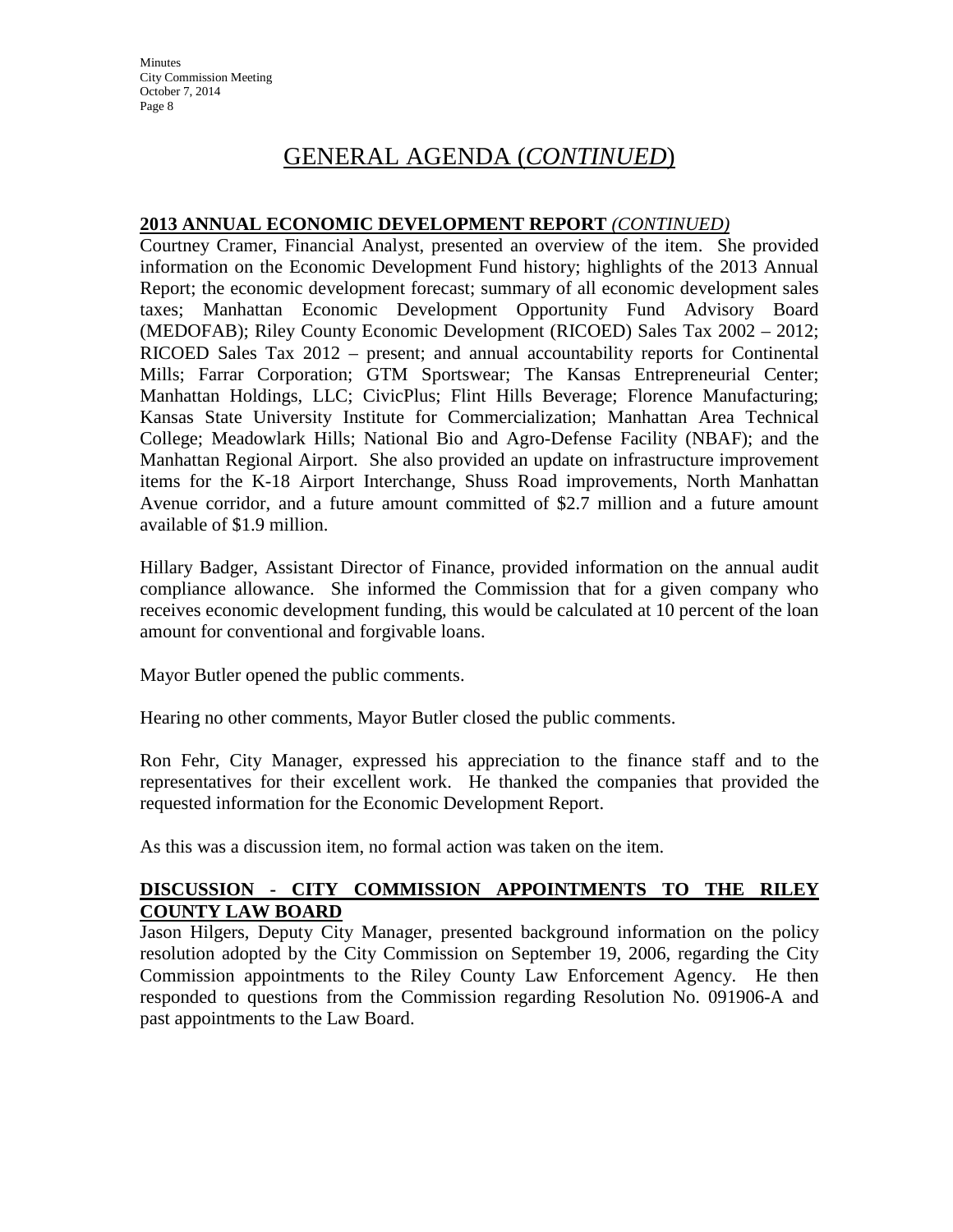# GENERAL AGENDA (*CONTINUED*)

### **DISCUSSION - CITY COMMISSION APPOINTMENTS TO THE RILEY COUNTY LAW BOARD** *(CONTINUED)*

After discussion and comments from the Commission regarding the current policy resolution and state statute related to the Riley County Law Enforcement agency, Jason Hilgers, Deputy City Manager, responded to questions from the Commission about the policy resolution, the appointment process, and the historic make-up of the Law Board to its current membership today. He stated that if a majority of the Commission desires to change the current policy resolution, it is within the discretion of the Commission to change the policy.

Bill Raymond, City Attorney, provided clarification on Resolution No. 091906-A and reiterated a section of the Resolution, which states, "It is the further policy that all appointments to the Agency shall serve for a term of two years; however, whenever a member of the governing body is serving on the Agency, whether in an appointive or a mandatory position, that member's eligibility to so serve shall cease whenever they are no longer a member of the governing body." He responded to questions from the Commission and informed the Commission that they can determine its own policy for making appointments to the Riley County Law Board.

Ron Fehr, City Manager, provided additional information on the item. He informed the Commission that board appointments are at the discretion of the governing body and can be made or withdrawn at any time.

After comments from the Commission, Jason Hilgers, Deputy City Manager, provided additional information and clarification on the intent of the Resolution and consideration with the timing of the Law Board appointments and the timing of the City Commission election.

After further discussion and comments from the Commission, Ron Fehr, City Manager, provided options and alternatives for the Commission to consider regarding City Commission appointments to the Riley County Law Board. The options discussed included modifying the existing policy resolution, rescinding the policy resolution, or keeping the policy resolution as is.

After additional discussion and comments from the Commission, there was a majority of Commissioners that wanted to bring back the item with three options for consideration at a future legislative meeting for action.

As this was a discussion item, no formal action was taken on the item.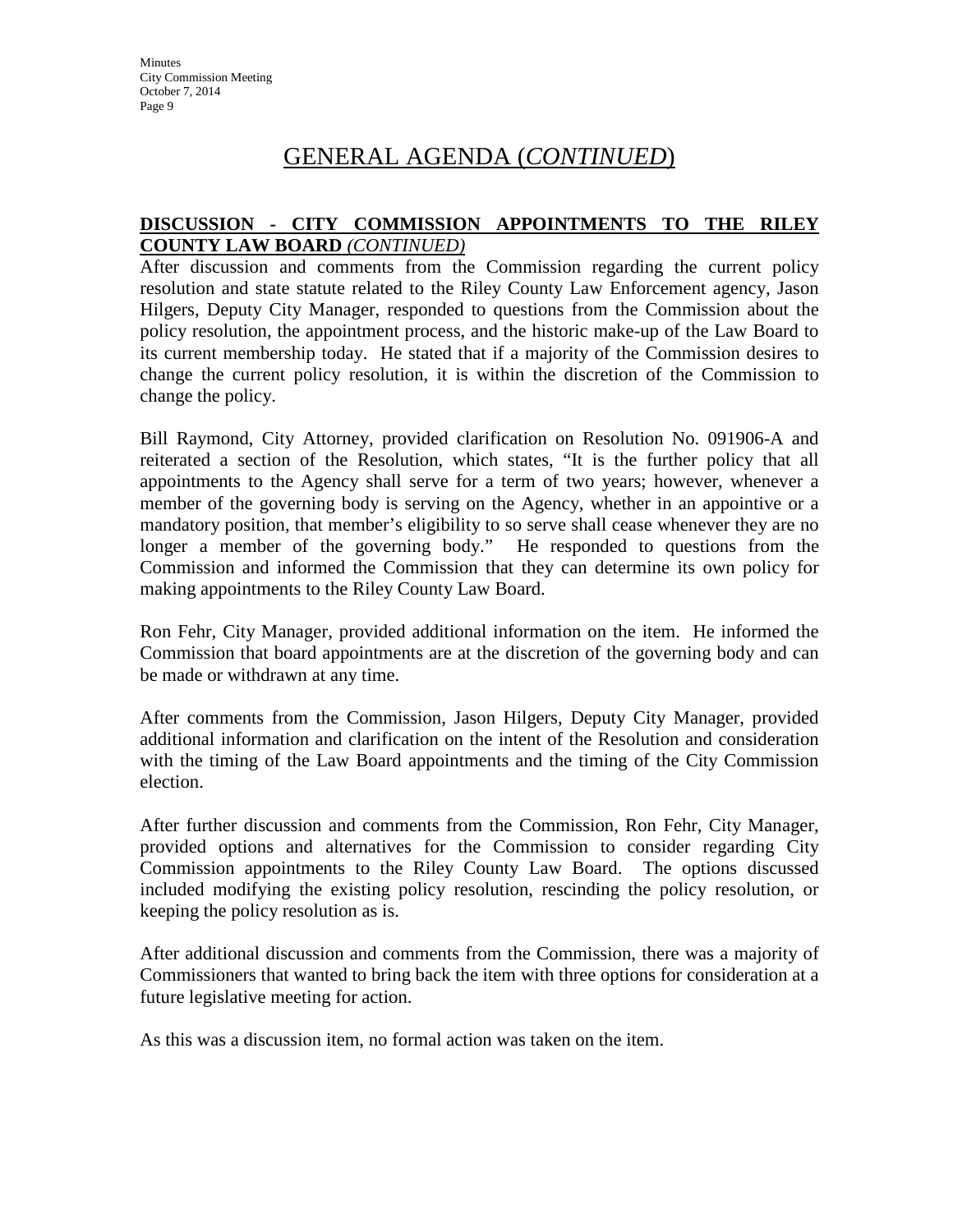### **EXECUTIVE SESSION**

At 9:30 p.m., Commissioner Jankovich moved to recess into Executive Session until 10.10 p.m. for the purpose of consulting with the City Attorney regarding matters that are deemed privileged under the attorney/client relationship. Commissioner Reddi seconded the motion. On a roll call vote, motion carried 5-0.

At 10:10 p.m., the Commission reconvened with Mayor Butler and Commissioners McCulloh, Reddi, Jankovich, and Matta in attendance. Commissioner Jankovich moved to recess into Executive Session until 10:30 p.m. for the purpose of consulting with the City Attorney regarding matters that are deemed privileged under the attorney/client relationship. Commissioner McCulloh seconded the motion. On vote, motion carried 5-0.

At 10:30 p.m., the Commission reconvened with Mayor Butler and Commissioners McCulloh, Reddi, Jankovich, and Matta in attendance.

#### **ADJOURNMENT**

Mayor Butler announced that the meeting was adjourned.

At 10:30 p.m., the Commission adjourned.

es, MMC, City Clerk Gary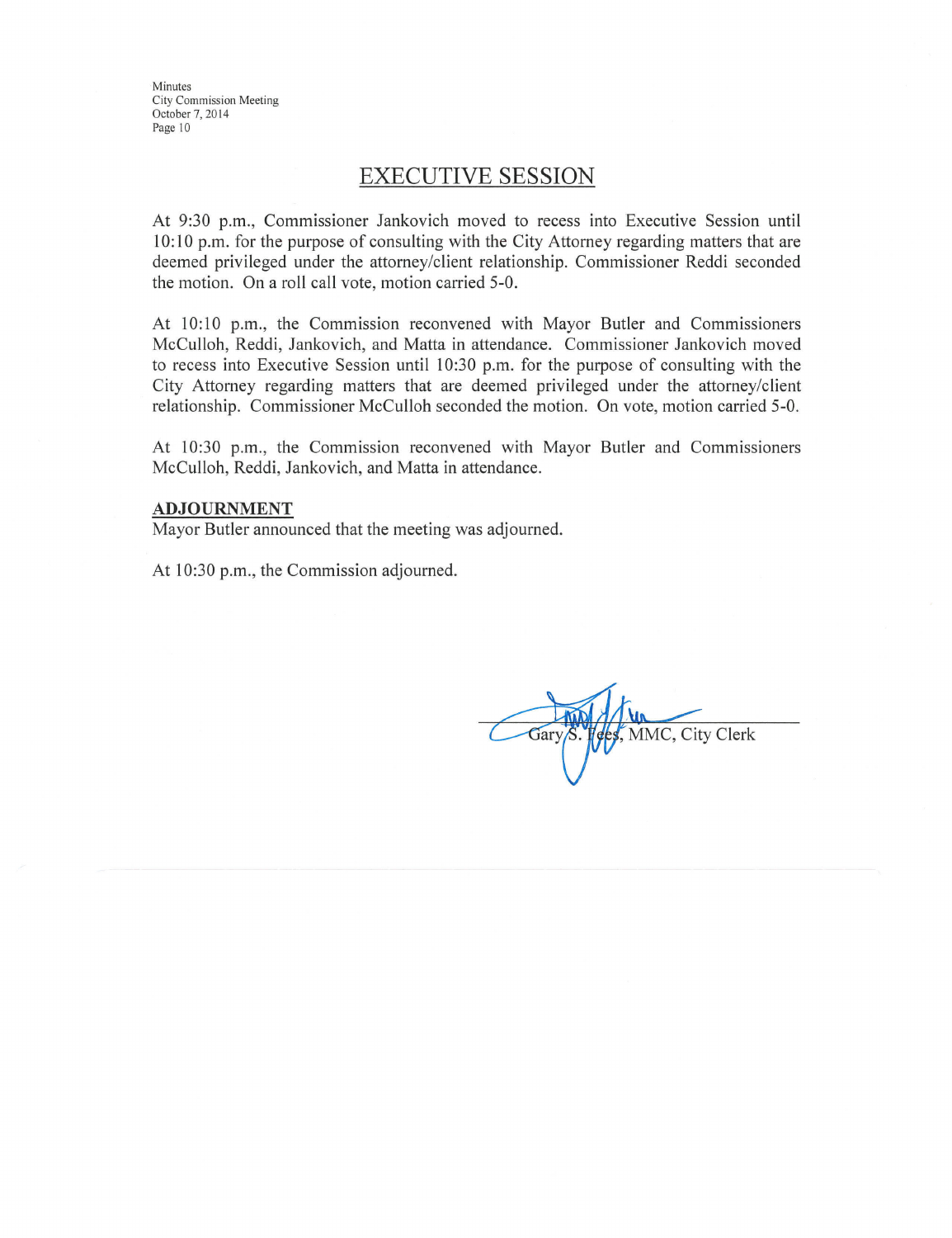#### **STAFF REPORT**

### **APPLICATION TO REZONE PROPERTY TO PLANNED UNIT DEVELOPMENT DISTRICT BACKGROUND**

**FROM:** R-1, Single-Family Residential District

**TO:** PUD, Commercial Planned Unit Development

The PUD is referred to as the Mercy Regional Health Center

**OWNERS/APPLICANT:** Mercy Regional Health Center, Inc. – John Broberg, Senior Administrator

**DATE OF NEIGHBORHOOD MEETING:** July, 17, 2014

**DATE OF PUBLIC NOTICE PUBLICATION:** August 25, 2014

### **DATE OF PUBLIC HEARING: PLANNING BOARD:** September 15, 2014 **CITY COMMISSION:** October 7, 2014

**LEGAL DESCRIPTION:** The site is an unplatted tract in Section 12, Township 10 South, Range 7 East.

**LOCATION:** Generally located to the southwest of the intersection of Kimball Avenue and College Avenue

AREA: Twenty-one (21) acres.

**PROPOSED USES:** Hospital, administrative building, helicopter landing pad, ambulatory surgical center and a new medical office building. No changes to the existing hospital or ambulatory surgical center are proposed. The application materials state that the new medical office building is anticipated to conduct business during the hours of 7:00 am to 7:00 pm, Monday through Friday. An Urgent Care Service may be open later in the evening during the week and over the weekend. Approximately 140 employees are anticipated to work in the new building.

**PROPOSED BUILDINGS AND STRUCTURES:** The PUD includes the existing Mercy Regional Hospital and a storage building, and Manhattan Surgical Center, the existing air ambulance helicopter landing pad, off-street parking lots and landscaping.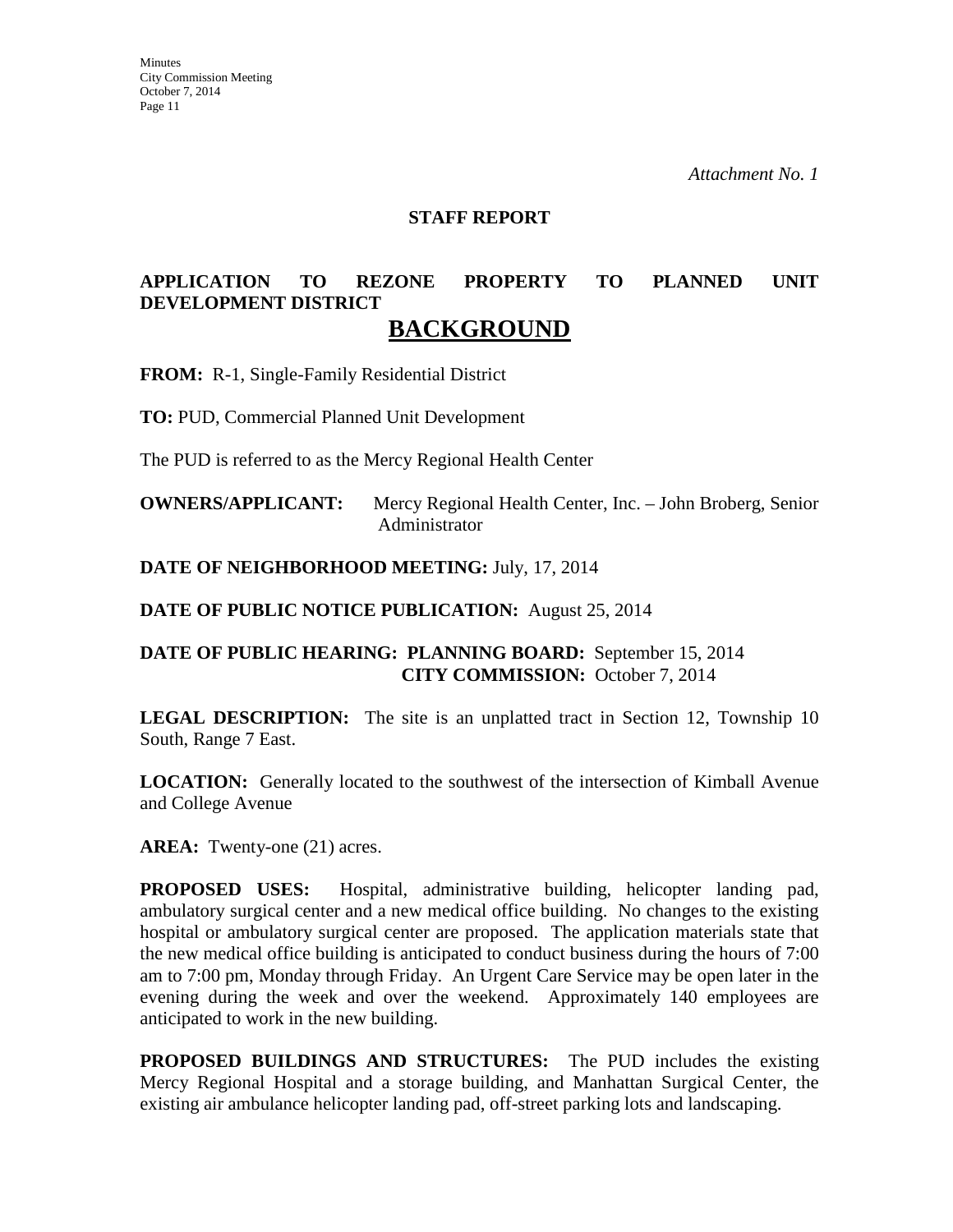#### *Attachment No. 1*

The existing hospital is a three-story cast concrete structure on the southern half of the site with a footprint of approximately 121,000 square feet in area. There is also a one-story, 1,200 square foot storage building located to the west of the main hospital building. The hospital and sounding site improvements were approved through a Conditional Use by the Board of Zoning Appeals, the most recent being in May, 2000 for the eastern addition. A variance was also approved at that time to allow for the building to exceed the maximum thirty-five foot building height limit. The building is approximately forty-five (45) feet tall. A Variance was also approved to allow more and larger signs for the hospital than what would be allowed in the current R-1, Single-Family Residential District.

The Manhattan Surgical Center is a one-story structure on the northeast corner of the site with a footprint of approximately 33,000 square feet. A Conditional Use was approved in 1999 to construct the Manhattan Surgical Center, with additional Conditional Use approvals in 2007 and 2009 to allow for building expansions.

A proposed medical office building with 70,000 square foot of floor area is to be constructed on the northwest corner of the site where the former St. Joseph Retirement and Nursing Home was located. The new building will be three (3) stories in height and constructed of precast concrete and metal accent panels. All three (3) floors will be office space to be finished by the various medical practice tenants. The entrance to the building will face south towards the new and existing off-street parking lot.

The application documents state that, due to existing power poles and lines, the building may be reduced in size and location. The applicant is pursuing burying and/or relocating these existing lines along Kimball Avenue. If this cannot occur, the building will need to be reduced in size and moved south to be away from the existing power poles and lines. The decision will be finalized prior to submitting for the Final Development Plans. The request to rezone the site to PUD, Commercial Planned Unit Development and the review of the Preliminary Development Plan is based on a new medical office building with a floor area of 70,000 square feet.

Two-Hundred Ninety-Eight (298) parking stalls are to be created with the proposed medical office building. With this additional parking, eight-hundred forty-five (845) offstreet parking stalls will be located on the site. A note on the PUD site plan states that the PUD site has an existing agreement with Kansas State University to share 250 parking stalls in the football stadium parking lot to the east of the PUD site during non-game days. These parking spaces are not included in the site parking calculation.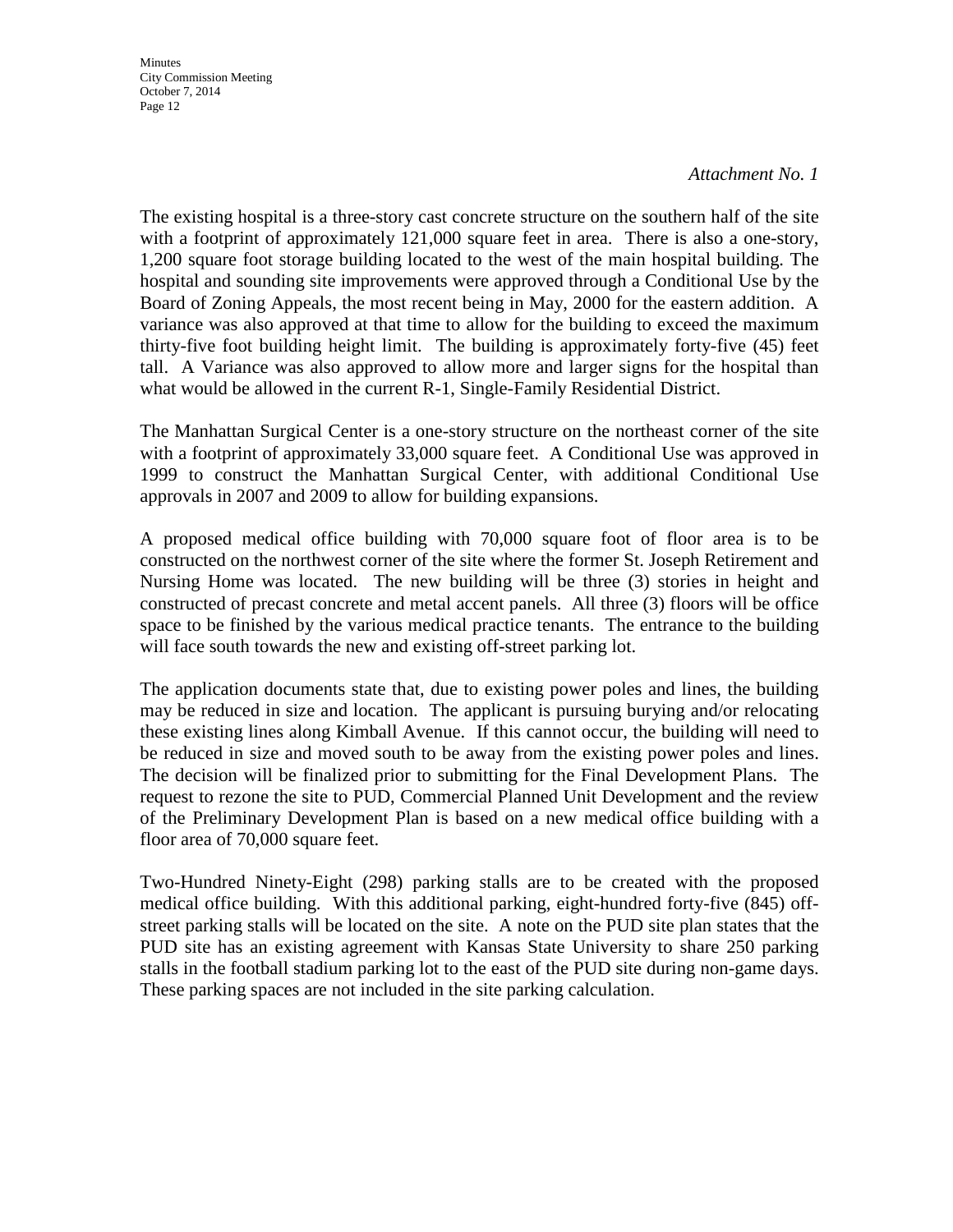| Use                            | <b>Square Feet</b> | Percentage |
|--------------------------------|--------------------|------------|
| <b>Building</b>                | 181,387            | 20.6%      |
| Paved Area (Parking, Driveways | 431,917            | 49.0%      |
| & Sidewalks)                   |                    |            |
| Landscape & Manicured Lawn     | 268,740.8          | 30.4%      |
| Area                           |                    |            |
| <b>Total Open Space</b>        |                    | 30.4%      |
| <b>Total Impervious</b>        |                    | 69.6%      |

### **PROPOSED LOT COVERAGE**

#### **EXISTING SIGNS**

In April 2000, the applicant was granted a Variance to allow an increase in the maximum gross surface area of identification signs for the Mercy Regional Hospital. The sign on the north façade was approved at one-hundred sixty (160) square feet, and the sign on the east façade was approved at one-hundred twenty (120) square feet. According to the application materials, the existing signs on the hospital building have a gross surface area of two-hundred fifty-two (252) square feet. New signage for the hospital has been proposed with the PUD proposal below.

The current signage for the Manhattan Surgical Hospital includes an approximate fiftynine (59) square foot, internally illuminated wall sign above the main entrance and two (2), forty (2) square foot externally illuminated signs installed on a limestone walls. A Variance was approved in May, 2003 to allow the wall sign on the building and to allow it to be fifty-nine (59) square feet. No new signage is proposed on the Manhattan Surgical Hospital site.

#### **PROPOSED SIGNS**

Internally illuminated wall signs are proposed on the north, east and south sides of the medical office building.

*North side*

| Sign                      | <b>Dimensions</b>          | Total Area (sq. ft.) |
|---------------------------|----------------------------|----------------------|
| Via Christi Health & Logo | $30^{\circ} - 6$ " x 5'-9" | 176                  |
| Medical Office Building   | $41' - 3''$ x 2'-6"        | 103                  |

*East side*

| Sign               | <b>Dimensions</b> | Total Area |
|--------------------|-------------------|------------|
| Via Christi Health | $24'$ -11' x 2'   | 50         |
| Via Christi Logo   | $7'$ -2" x 10'    |            |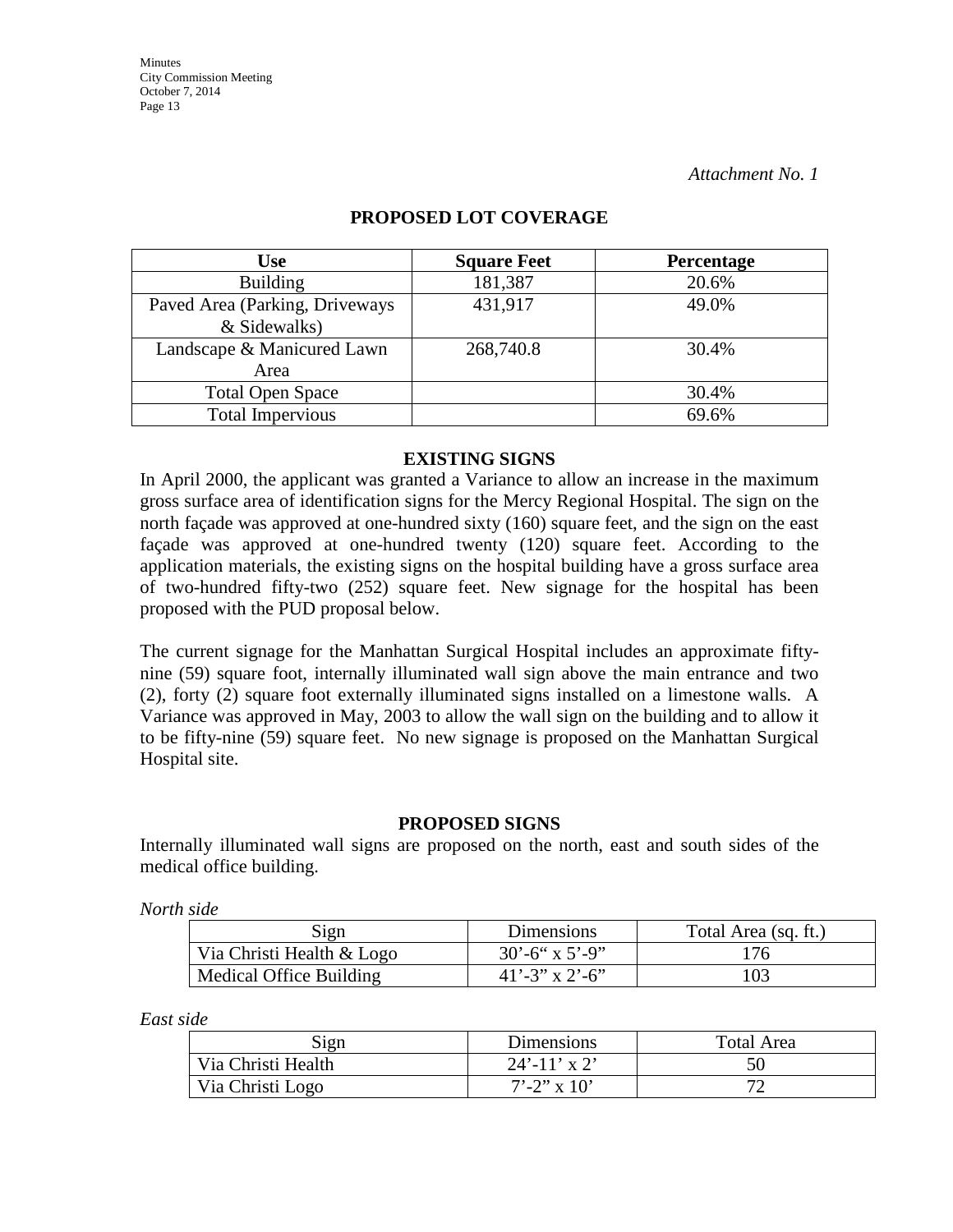*South side*

| Sign                      | Dimensions          | Total Area |
|---------------------------|---------------------|------------|
| Via Christi Health & Logo | $20' - 8''$ x 6'-7" | 136        |
| Medical Office Building   | $27' - 9''$ x 2'-1" | 183        |
| 2423 Kimball Ave          | $21'$ -2" x 1'-9"   |            |

Internally illuminated wall signs are proposed on the north and east sides of the existing hospital building. The corporate logo is to be approximately eight (8) feet wide by eleven (11) feet tall for a total of eighty-eight (88) square feet in area. The letter is to be approximately fifty-five (55) feet wide by four (4) feet tall for a total of two hundred and twenty (220) feet in area. The total square footage of each sign is approximately threehundred (300) square feet. As listed above, the current signage is approximately twohundred fifty (250) square feet in area, which exceeds the approved Variance. It is apparent that the size of the current signs matches the character and scale of the building without detracting from the development or the surrounding properties. The artist rendering of the proposed signs appear to cause similar minimal effects on the site or the surrounding properties, including the residential properties to the south and west.

The application materials also show a new skirted pylon sign to replace an existing monument sign at the site entrance off of College Avenue. The proposed monument sign will be fourteen (14) feet tall and approximately seven (7) feet wide. The top third of the sign will have the medical campus logo (6'-7" x  $3' = 20$  square feet) with a 6'-3" x 3'-5" (21 square foot) electronic message center. The notes on the signage plan sheet states that the electronic message center will be a fully functional video screen with the message duration being 8 to 10 seconds long. The electronic message center will have a full brightness NIT rating of 10,000 and a night NIT rating of 750. The minimum day time brightness will have a NIT rating of 5,000 to be visible in full sunlight conditions. The sign will feature a fully automated dimming feature to adjust the light output to day and night time hours.

The City of Manhattan is nearing the completion of the process to amend the Sign Regulations, which will, in part, allow for electronic and digital signs in Manhattan. The proposed Sign Regulations designate three (3) different sign types – electronic changeable copy signs, digital graphic signs and digital animated signs. The proposed sign would most closely align with the digital animated sign, which the drafted Sign Regulations only allows in the C-3, Aggieville Business District only during special events with the approval of a Conditional Use by the Board of Zoning Appeals.

Hospitals and other institutional uses, such as schools and churches in Residential Districts are envisioned, in the drafted Sign Regulations to have electronic changeable copy signs through the Conditional Use process with the Board of Zoning Appeals. The electronic changeable copy would have a static display of letters and numbers with minimum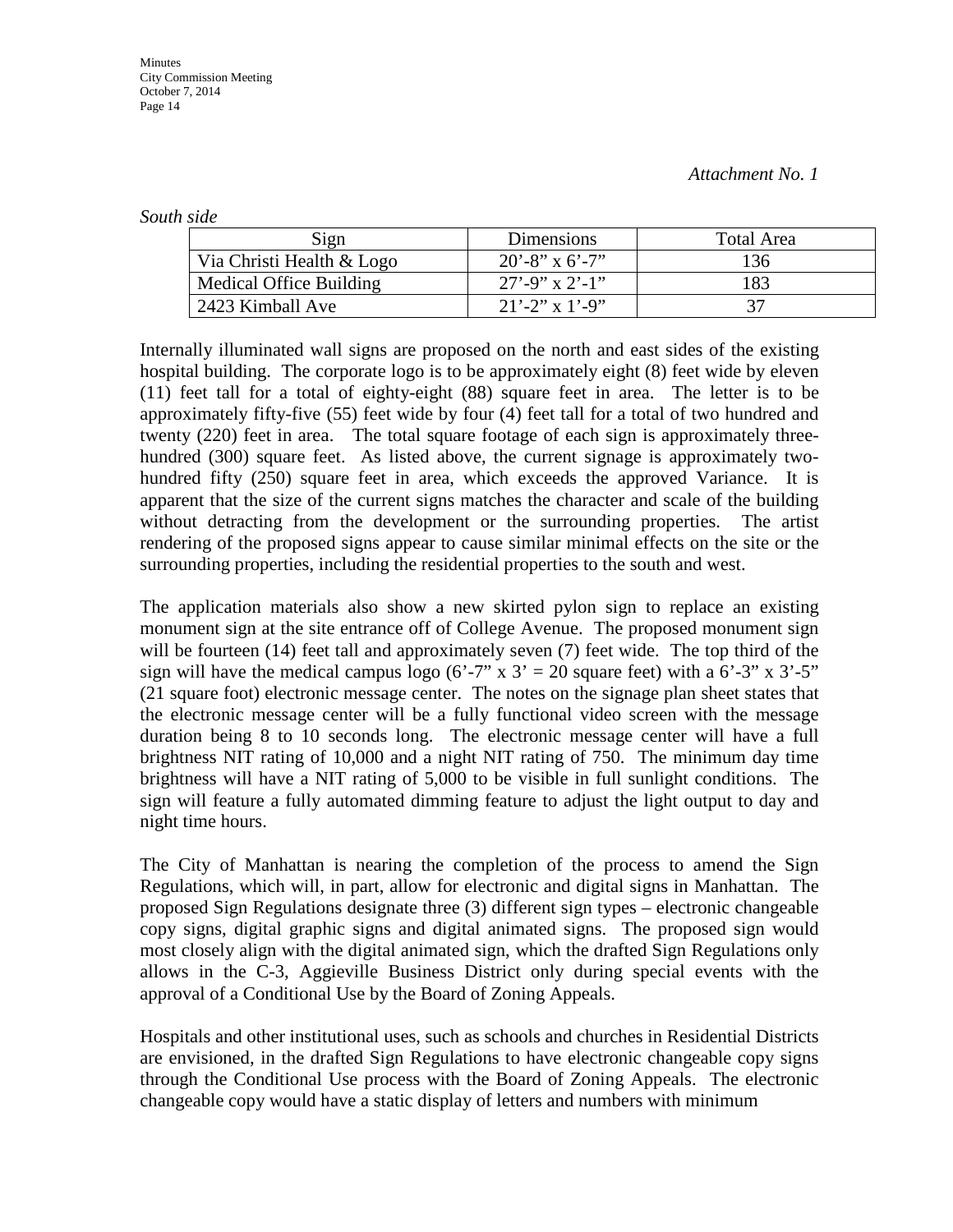message duration of sixty (60) seconds and no movement or special effects during the display of the message or in the transition from one (1) message to the next.

The PUD rezoning process allows for such variation of the standard zoning regulations if the proposal meets the objectives of a Planned Unit Development District and the standards for rezoning property in the City of Manhattan. A scrolling electronic message center is currently located at the football entrance on Kimball Avenue. The location of the sign is along a minor arterial street where no residential properties are immediately located near the sign. Immediately to the east is the large off-street parking lot of the football and baseball stadiums. The closest residential property is over seven-hundred feet to the south of the proposed digital sign location and will be screened by the existing hospital building. Considering the proposed and existing uses and the surrounding properties, City Administration recommends that the proposed digital sign be limited to the display characteristics associated with a digital graphic sign, which is defined as:

"A sign utilizing LED (light emitting diode), LCD (liquid crystal display), plasma, projected images, or any functionally equivalent technology, and which is capable of automated, remote or computer control to change a static image only as a "slide show" (series of images).

The applicable use limitation for this sign type is:

"The sign message shall remain static for a period of not less than sixty (60) seconds. The transition from one (1) message to the next shall be direct and immediate, without any special effects including but not limited to, dissolving, fading, scrolling, starbursts and wiping, which shall be prohibited.

The proposed sign meets all other use limitations and characteristics for the digital graphic sign.

**PROPOSED LIGHTING:** Off-street parking lot lighting and accent lighting of hospital and surgical center are present.

New LED light fixtures are to be mounted on twenty-five (25) foot tall poles to illuminate the off-street parking lot for the medical office building. The application materials state the proposed light fixtures can be directed to limit light spillage onto adjacent properties. The Zoning Regulations requires that all lighting be shielded and fully cut off.

The new medical office building will include lighting at the entries, general security lighting and building façade lighting.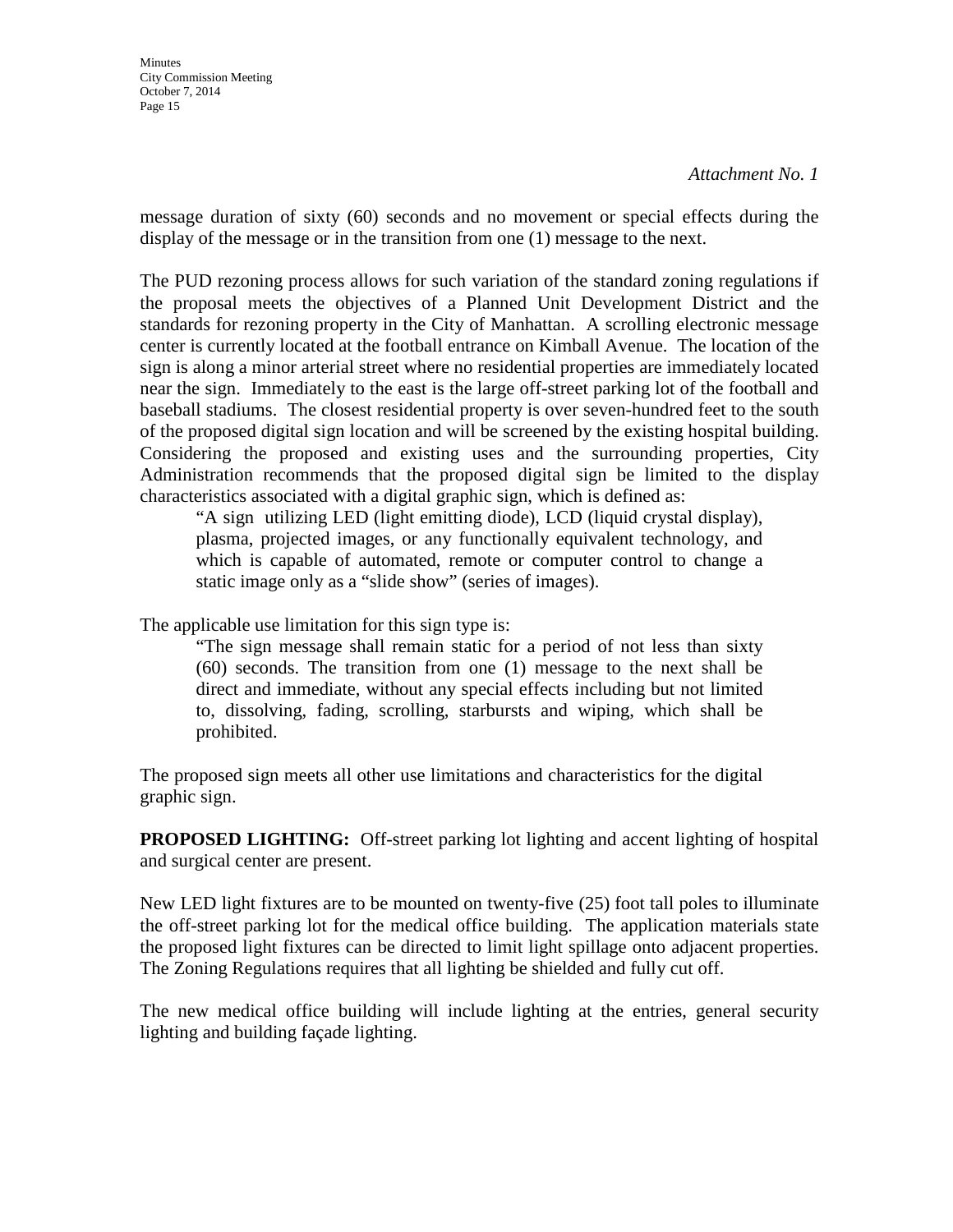## **SIX REVIEW CRITERIA FOR PLANNED UNIT DEVELOPMENTS**

**1. LANDSCAPING:** The landscaping for the majority of the PUD site will not change. The site in large part has grass lawn areas, evergreen and deciduous trees in the parking lot and along the roadways, and ornamental perennial plants, shrubs and grasses at the foundations of the buildings.

The landscaping proposed for the new medical office building will be similar in character. Deciduous trees are proposed along the Kimball Avenue and the main driveway leading into the PUD site. Deciduous trees will also be installed in landscape islands in the offstreet parking lot. Around the foundation of the building are to be ornamental bushes, grasses and perennial plants. Bushes and upright ornamental plants are shown on the landscaping plan along a portion of the west property line between the PUD site and adjacent properties. It appears that these plantings are to provide a visual buffer of the parking lot for the adjacent neighbors.

**2. SCREENING:** Outdoor public gathering areas, trash dumpsters and mechanical equipment are screened from six (6) foot tall walls and screening fences. The western and southern borders of the PUD site are sporadically screened with bushes and shrubs and wooden privacy fences. The fences appear to be located on the adjacent residential properties and not on the PUD site. Although there is not consistent screening of the existing developments on the site for the adjacent properties, it does not appear to adversely impact the nearby neighbors.

The proposed medical office building and new off-street parking lot will screen the west property line by a six (6) foot tall privacy fence and landscaping, consisting of upright evergreens and deciduous bushes. Trash dumpsters located to the east of the new building is to be screened precast concrete walls that will match the building and medal gates.

**3. DRAINAGE:** Schwab-Eaton, P.A. has submitted a drainage study for the proposed development. In 1999, a drainage study was completed for the construction of the Manhattan Surgical Center and major improvements to the hospital. The drainage study made certain assumptions for the hospital improvements because they were only in the planning stages at that time. The drainage study at that time also took into account the impervious surfaces and stormwater runoff for former retirement center. The stormwater management facilities for the PUD site consists of a wet retention basin with freeboard storage and a dry detention basin adjacent to the retention basin for temporary storage and controlled releases during the designed storm events.

The proposed medical office building will utilize these same retention and detention basins. Area inlets will collect stormwater from the building and off-street parking lot and direct the stormwater runoff via underground pipes to the basins to the east of the new building.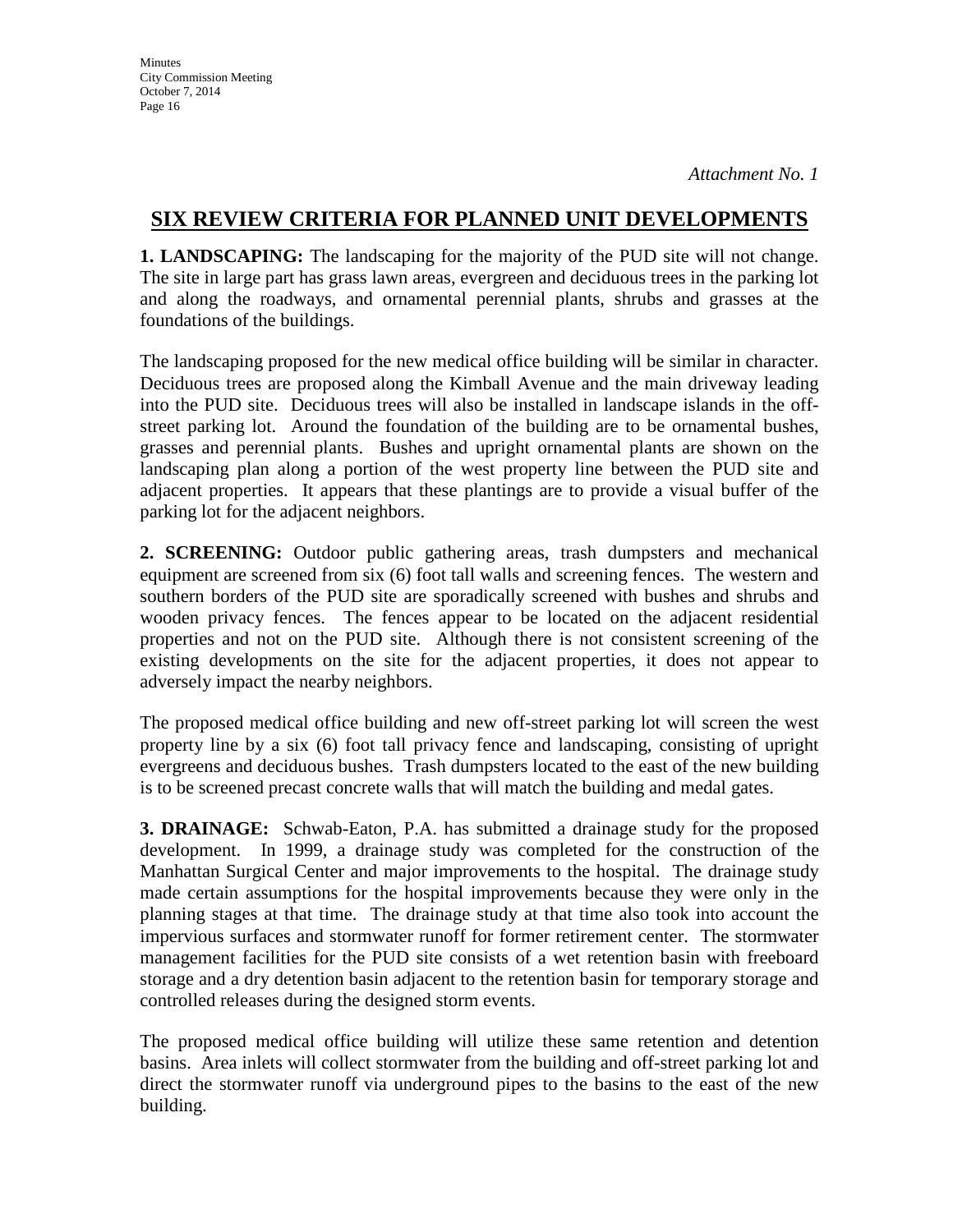The submitted drainage study basically re-evaluated the 1999 drainage study to determine if the new developments would have an adverse impact on the site and downstream properties along Kimball Avenue and College Avenue. The submitted drainage study references the Pre-1999 (SWMMP) conditions or Storm Water Management and Master Plan for the design storms. This is the outflow of the area before the detention and retention ponds were constructed with the Manhattan Surgical Center. The follow chart shows the comparison of stormwater runoff rates for the area.

|                            | 2-Year             | % Change | 10-Year  | % Change | 100-Year   | % Change |
|----------------------------|--------------------|----------|----------|----------|------------|----------|
| Pre-1999                   | 47 cfs             |          | 79 cfs   |          | $128$ cfs  |          |
| (SWMMP)                    |                    |          |          |          |            |          |
| <b>Existing Conditions</b> | $23.4 \text{ cfs}$ | $-50\%$  | 37.3 cfs | $-53%$   | $55.2$ cfs | $-57\%$  |
| Proposed                   | $24.3$ cfs         | 4%       | 38.9 cfs | 4%       | 56.1 cfs   | 2%       |
| Conditions                 |                    |          |          |          |            |          |

The drainage study concludes that "due to the effectiveness of the existing retention/detention pond, the impact of the proposed development will essentially be unfelt downstream. The pond has a significant buffering factor on incoming flows. Under proposed conditions, the peak discharges have a minor increase, but based on SWMMP flows, the discharges remain significantly below the discharges that existed before the pond was developed in 1999.

The drainage study also notes the pond's benefits of water quality management due to a wetland area that has occurred naturally in location of the pond. The reports concludes that "modifications to the pond geometrics in an effort to make a minor reduction to the release rates will potentially create other unintended problems due to the system disruption and disturbance of the ground surface."

The City Stormwater Engineer has reviewed the drainage report and "finds that the development has met the detention requirement as required by the current detention standards." The City Stormwater Engineer also reviewed the post-construction best management practices intended to improve stormwater water quality. The proposed BMP system will include BMP Snouts (pretreatment devices at the area inlets) and the existing wet retention basin. The City Stormwater Engineer has accepted the post-construction BMP plan to improve water quality. Because wet retention basin is being used for stormwater quality improvements and control, City Administration is requiring a restrictive covenant be filed for the drainage easement to define maintenance requirements of the wet retention basin and BMP snouts. A condition of approval has been recommended to address this requirement and will be handled at the time of the Final Development Plan and Final Plat.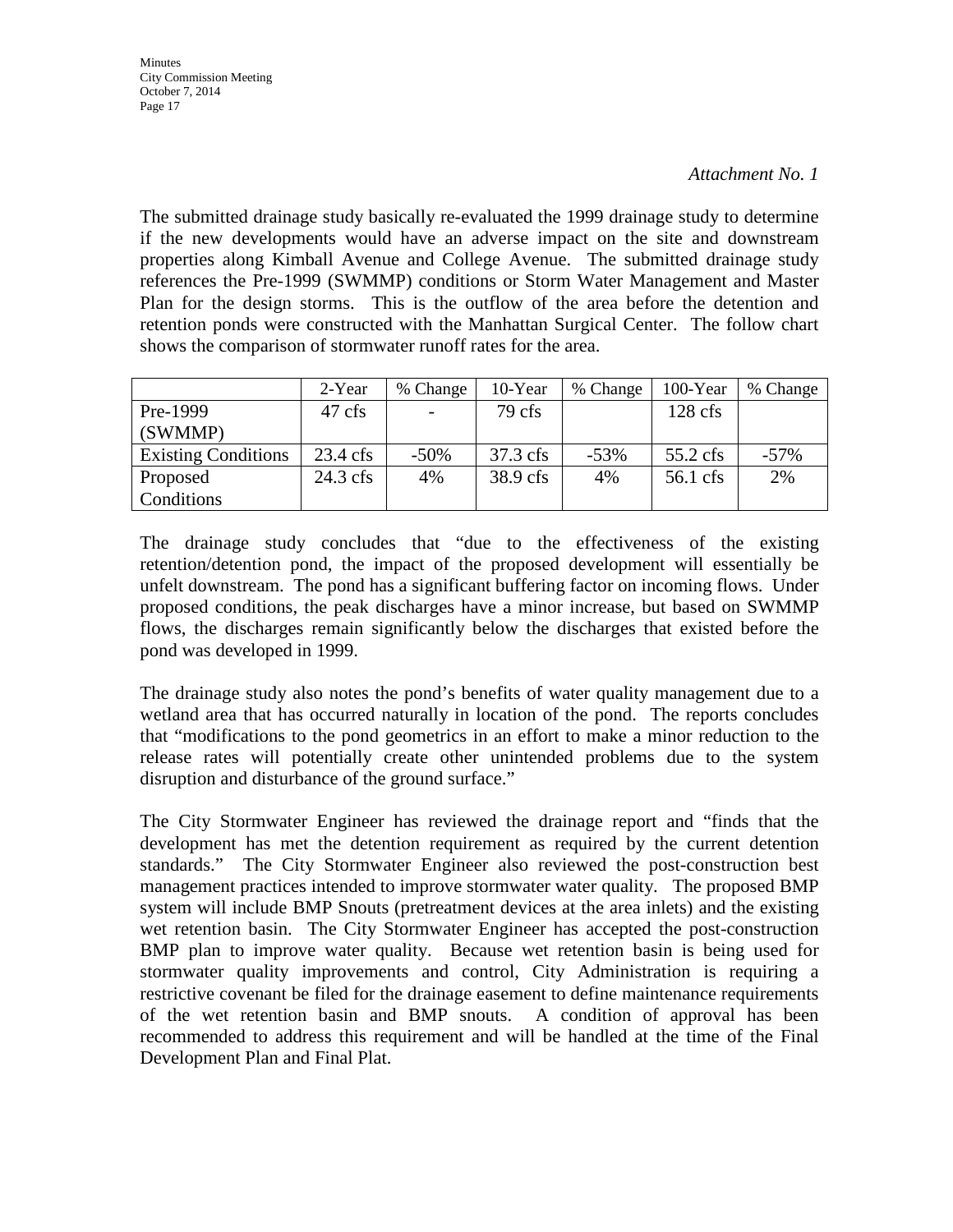*Attachment No. 1*

**4. CIRCULATION:** Vehicle access to the site will be from the surrounding street system and an existing curb cut onto Kimball Avenue for the existing internal driveway network through the PUD site. Access to the proposed off-street parking lot will be from a new intersection of the internal driveway is proposed immediately across the driveway at the Manhattan Surgical Center and the existing off-street parking lot driving aisles to the south of the site. An existing curb cut on Kimball Avenue that is to the west of the main Kimball Avenue entrance to the site will be removed with this development.

A traffic impact study was conducted by Schwab-Eaton, P.A. for the PUD site, including the proposed medical office building. The traffic impact study listed the City's traffic counts from 2013 on Kimball Avenue and College Avenue. According to the traffic impact study, the new 70,000 square foot medical office building would generate an additional 161 trips in the AM peak hours and 206 trips in the PM peak hours.

Due to the traffic volume of Kimball Avenue and College Avenue and the amount of trips generated by the medical office building, the traffic impact study devoted a considerable amount of analysis to the function of the intersection of Kimball Avenue and College Avenue and the intersection of Kimball Avenue and the northern entrance into the PUD site (considered to be the prime access point for the medical office building) and the Woodway Apartment entrance, immediate opposite from the PUD site entrance.

The analysis found that the existing conditions to and from the site, the Woodway apartment entrance and the intersection of Kimball Avenue and College Avenue are adequate, but improvements to the intersection should occur to add right turn lanes on the eastbound and northbound approaches. If these improvements were to occur, the level of service (LOS) at the Kimball Avenue/College Avenue intersection would improve.

The traffic impact study concludes that:

- The additional traffic of the medical office building does not adversely impact the current LOS of the Kimball Avenue/College Avenue intersection, but minor increases in delay times of the movements would occur.
- Under current conditions with the addition of the traffic from the new medical office building, the entrances to the PUD site and entrance to the apartments to the north function well, except for the left turning movement onto Kimball Avenue.
- Regardless of the additional traffic from the medical office building, the LOS of Kimball Avenue/College Avenue intersection will degrade without improvements to configuration of the intersection.
- The future traffic from the PUD with the medical office building has a "slightly negative impact on the intersection of Kimball and College Avenues, but the intersection was already suffering from capacity issues for left turns prior to the addition of the medical office building traffic."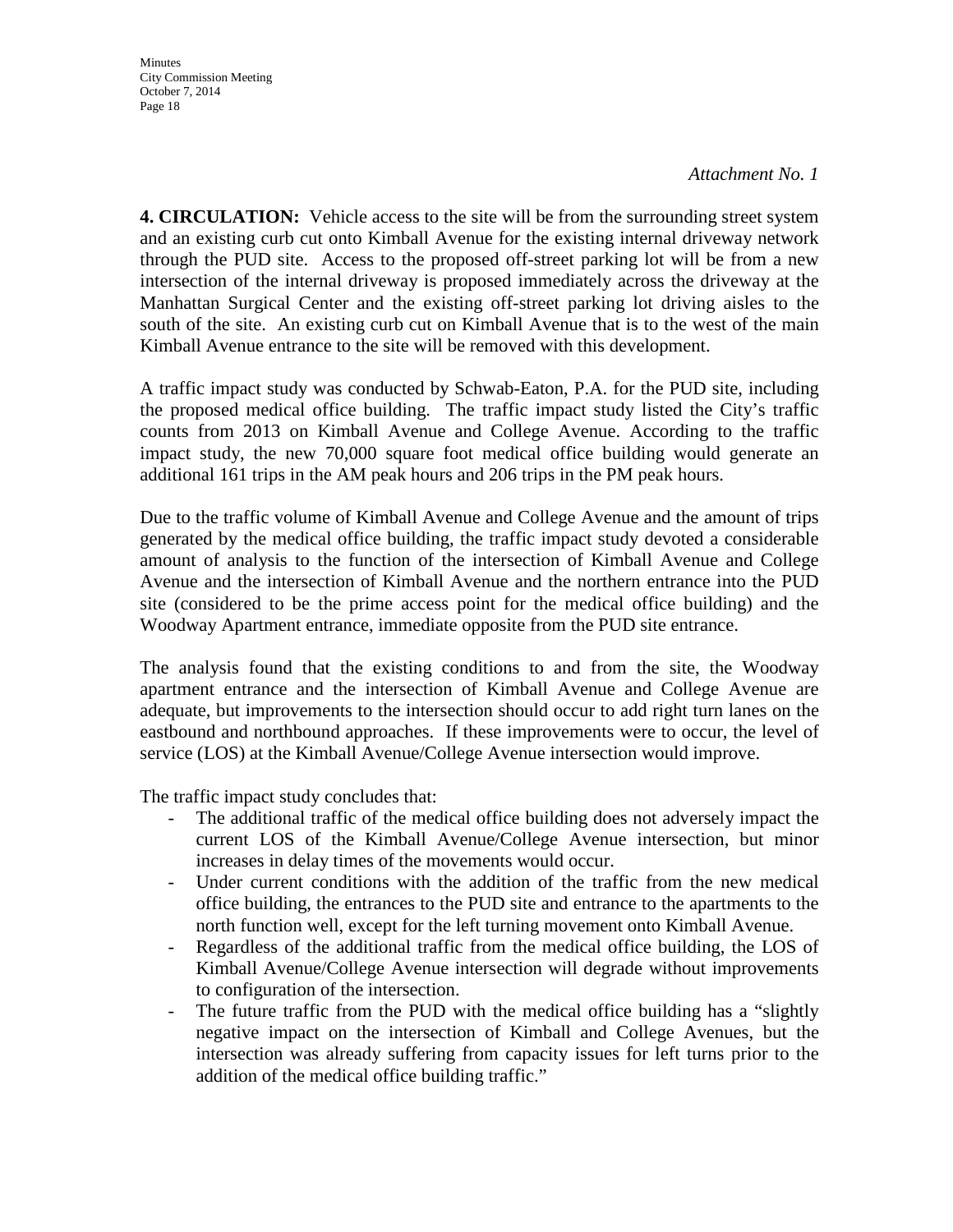- The additional traffic from the medical office building in the future remains to be problematic for the left turn movement onto Kimball Avenue from the northern driveway from site. The queue length for the left turn movement out of the site will increase, but should not increase to a point that would impact the internal intersections to the medical office building and Manhattan Surgical Center.

The traffic impact study provided a number of recommendations for improvements to area intersections. The recommendations are:

- Near-future improvements to the intersection of Kimball Avenue and College Avenue should include the addition of right-turn lanes to the eastbound and northbound approaches in order to meet current MATS recommendations. Turning movement counts should be evaluated annually to determine when the westbound approach also meets criteria for a dedicated right-turn lane.
- The City of Manhattan should review the effect of adding double left turn lanes to the westbound and southbound approaches to the Kimball/College Avenue intersection, which already operate at LOS D during the AM peak hour, and will operate at LOS F with very little additional background traffic increases.
- While no noticeable delays to through traffic were modeled by the eastbound Kimball traffic turning right into the north site entrance, counts should be taken at this location following construction and occupancy of the Medical Office Building to determine if it meets the 100 vehicle threshold for a dedicated right-turn lane.
- Left turns out of the north entrance to the MOB will be difficult due to the volume of through traffic on Kimball during peak hours. Typically, traffic in parking lots will choose the least restrictive path, and it is likely in this case that drivers will choose to use the east entrance and turn left onto northbound College Avenue and then left at the Kimball/College intersection rather than wait excessively to turn left at the north entrance. An additional traffic study following completion and occupancy of the MOB should be performed to determine the validity of the directional distributions assumed in this study.

The City's Traffic Engineer has reviewed the Traffic Impact Study (*see attached memo)*  and accepts the finding and recommendations. The Traffic Engineer recommends that possible mitigation tactics should be reviewed with the applicant to design the development to improve the area's intersection at acceptable levels to reduce safety concerns. This review will occur during the Final Development Plan process. As stated in the Traffic Impact Study, the City Engineer agrees with the need for a right-turn lane on Kimball Avenue into the site is requiring and be constructed at that the time of the new development on the site. A condition of approval is recommended for this requirement. Finally, the Traffic Engineer is recommending that an auxiliary left turn lane on Kimball Avenue and College Avenue be reviewed to determine if such a lane is necessary for operations and safety. A condition of approval has been proposed for this recommendation also.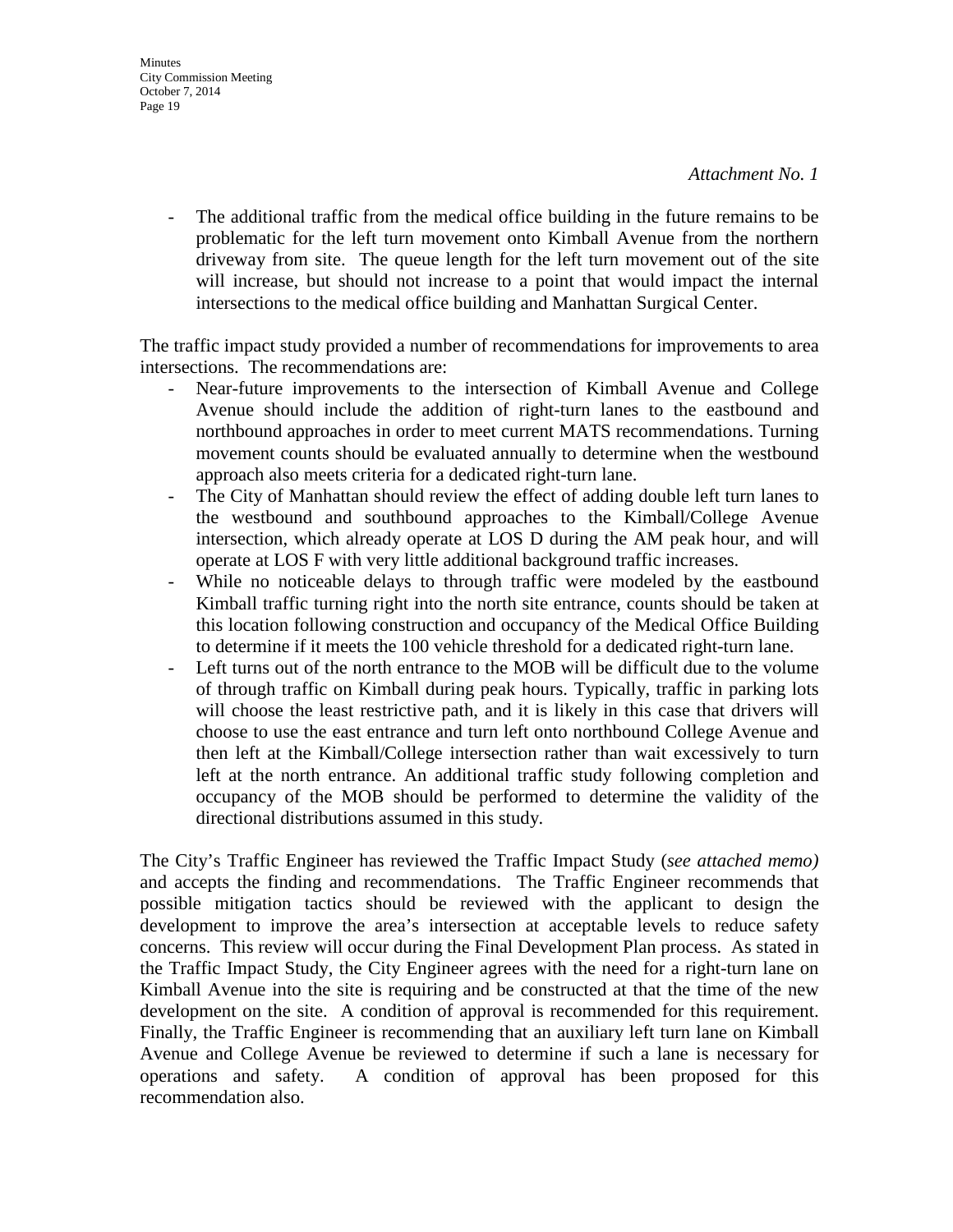### Pedestrian and Bicycle Access

Sidewalks are found along Kimball Avenue and College Avenue and internal to the PUD site to provide pedestrian access to the existing and medical office buildings.

Bike racks are shown on the Preliminary Development Plans on the west side of the proposed medical office building.

### **Off-Street Parking**

As previously stated, eight-hundred forty-five (845) off-street parking stalls are proposed to be located on the site. Two-hundred ninety-eight (298) of those stalls are to be created with the proposed medical office building. A note on the PUD site plan states that the PUD site has an existing agreement with Kansas State University to share 250 parking stalls in the football stadium parking lot to the east of the PUD site during non-game days. These parking spaces are not included in the site parking calculation.

The existing off-street parking design was originally approved with the first Conditional Use Permit and subsequent Conditional Use Permits, the latest being in 2009 with the expansion of the Manhattan Surgical Center. With the agreement to provide an addition 250 off-street parking on University property, it appears that the off-street parking is adequate for the existing development.

Based on the gross square footage of 70,000 square feet for the proposed medical office building and using the dental clinics and medical clinics parking standard from Article VII of the Zoning Regulation (5.5 parking spaces per 1000 square feet of net floor area), the new building would be required to have three-hundred and eighty-five (385) parking spaces. This calculation is based on gross square footage. Article VII allows for the spaces, such as hallways, storage, stairwells, elevators, bathrooms and mechanical rooms to be excluded from the parking requirement calculations. If a conservative estimate of fifteen (15%) of the total gross area of the building would be devoted to these spaces, the total parking requirement would be three-hundred and twenty-eight (328).

The applicant has used a parking to building floor area ratio of 4.5 spaces per 1000 square feet of floor area, which would require 315 off-street parking spaces. According to the application documents, remaining spaces would be shared in the existing off-street parking lot.

Considering the existing developments, the parking agreement with the University and the proposed campus setting of medical office buildings, the off-street parking appears to be adequate. No on-street parking on adjacent congested streets should occur from the existing and proposed developments.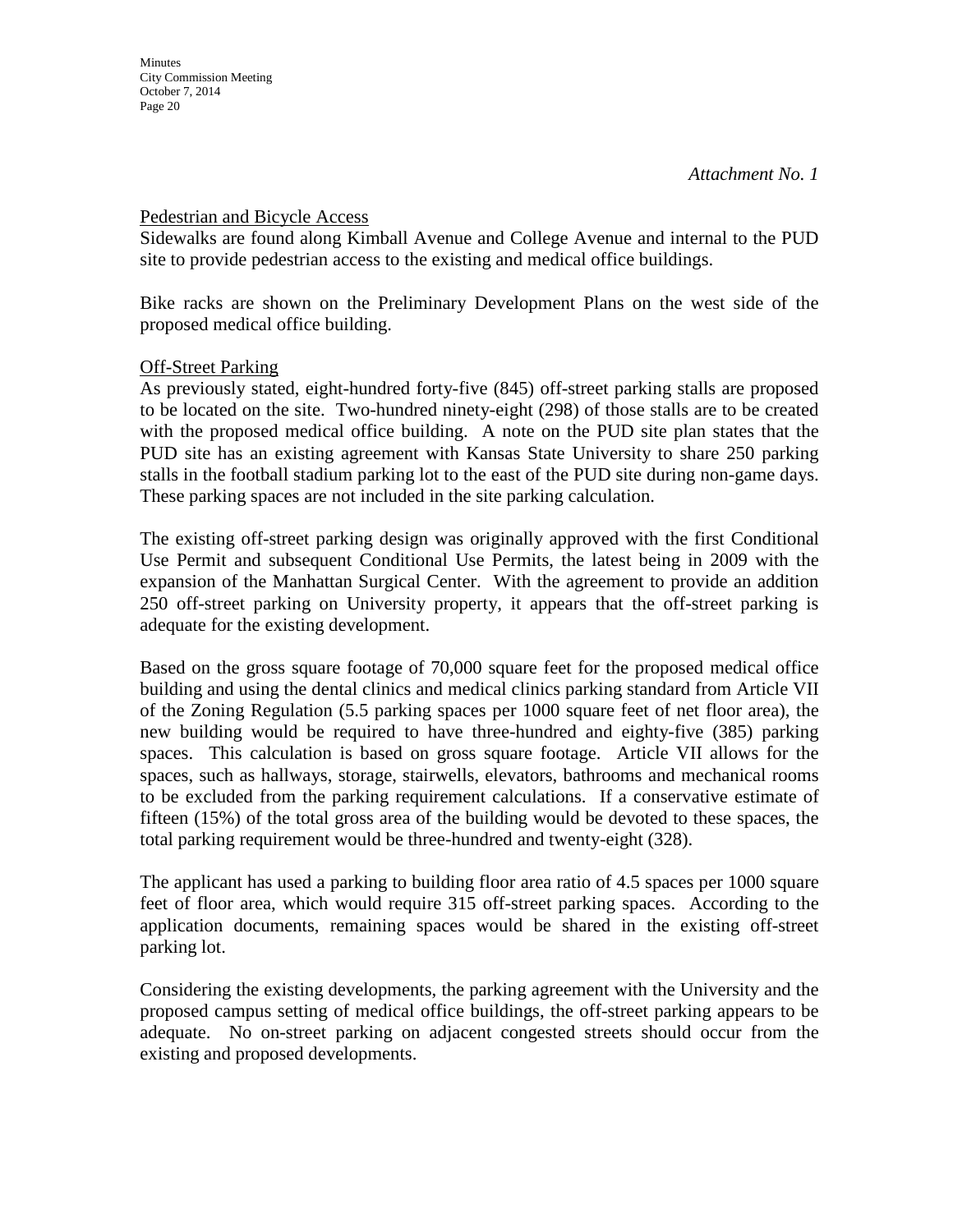**5. OPEN SPACE AND COMMON AREA:** Open space on the site is limited to manicured grass lawn areas around the buildings, along the roadways and in the parking lot islands. There are outdoor opens areas adjacent to the existing and proposed buildings for patients, visitors and staff, but the space is generally limited.

**6. CHARACTER OF THE NEIGHBORHOOD:** The surrounding neighborhood can be characterized by a mix of single-family homes, most of which are rental units, multiple-family apartment complexes, the hospital and surgical center and the Kansas State University Sports Complex. The single-family homes are generally located on small lots to the south and west of the site. The apartment complexes are located to the north, across Kimball Avenue.

## **THIRTEEN MATTERS TO BE CONSIDERED WHEN CHANGING ZONING DISTRICTS**

**1. EXISTING USE:** Existing Mercy Regional Hospital with air ambulance helicopter landing pad and off-street parking lots, existing Manhattan Surgical Center and off-street parking lots and a vacant lot that was the former location of the St. Joseph Retirement Center and Nursing Home.

**2. PHYSICAL AND ENVIRONMENTAL CHARACTERISTICS:** The PUD site gradually slopes from the west to the east. The majority of stormwater runoff is directed to the northeast corner of the site to an existing retention/detention pond. The site is bounded by Kimball Avenue to the north and College Avenue to the east and singlefamily homes to the west and south. Both streets are four-lane minor arterial roadways.

### **3. SURROUNDING LAND USE AND ZONING:**

**NORTH:** Kimball Avenue, a four-lane, minor arterial street, multiple-family apartment complexes, Peace Lutheran Church and single-family homes; Manhattan Apartments (Woodway Apartments) Residential PUD, University Commons Residential PUD and R, Single-Family Residential District.

**SOUTH:** Single-Family Homes and vacant lot owned by Mercy Regional Health Center; R, Single-Family Residential District and Commercial PUD.

**EAST:** College Avenue, a four-lane minor arterial roadway and the Kansas State Sports Complex; R-1, Single-Family Residential District, R District and U, University District.

**WEST:** Single-Family Homes; R District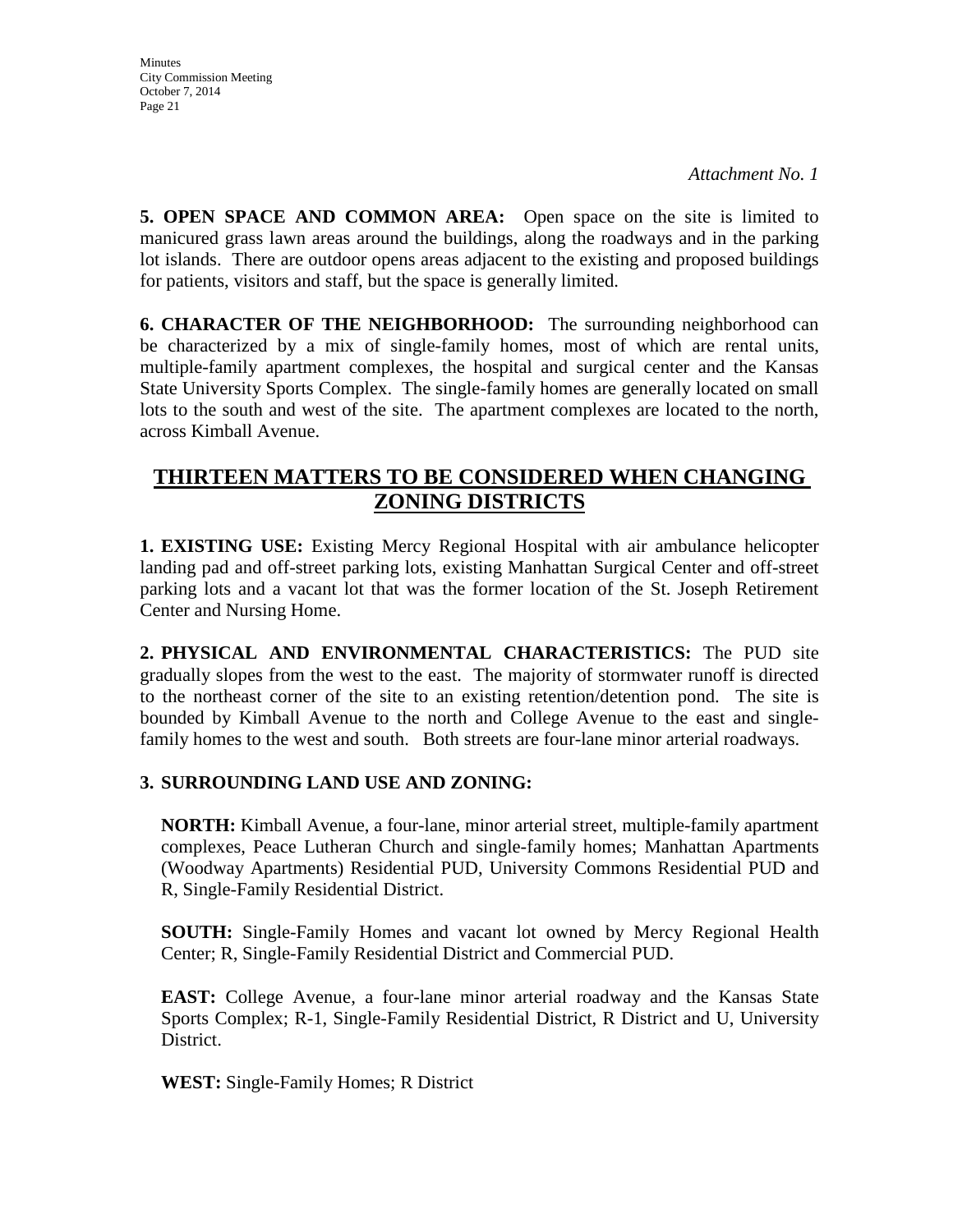- **4. CHARACTER OF THE NEIGHBORHOOD:** See above under Review Criteria for Planned Unit Development, number 6.
- **5. SUITABILITY OF SITE FOR USES UNDER CURRENT ZONING:** The hospital and similar medical offices can be reviewed and approved by the Board of Zoning Appeals as a Conditional Use Permit. The existing hospital and surgical center were approved through the Conditional Use process as recently as 2000 and 2009, respectfully. Considering the complexity of the development and the potential for the need for a variety of Exceptions and Variances; the request to rezone the site to PUD, Commercial Planned Unit Development District was recommended. The ability for the public to review the current and future development plans are similar public hearings for the Conditional Use and PUD. The site and its existing and proposed uses are suitable under the current zoning district, but does not provide the flexibility and efficiencies, nor control over development issues that a PUD can provide.
- **6. COMPATIBILITY OF PROPOSED DISTRICT WITH NEARBY PROPERTIES AND EXTENT TO WHICH IT MAY HAVE DETRIMENTAL AFFECTS:** The area to the south and west is zoned R, Single-Family Residential District and consists of single-family homes, most of which are rental units. The hospital was originally built as the Saint Mary's Hospital in 1958. In 1996, the Mercy Regional Health Center was established. A Conditional Use was approved in 2000 to allow for an expansion that generally created today's building footprint. The Manhattan Surgical Center was approved through a Conditional Use by the Board of Zoning Appeals in 1999 to construct the building. Until recently, the generally area where the new medical office building will be located was the former St. Joseph Retirement Center and Nursing Home. The building had been vacant for a number of years. It is apparent that the existing medical uses of the PUD site have not adversely impacted adjacent properties, particularly the residential properties to the south and west.

The proposed rezoning to PUD and the Preliminary Development Plan to construct a medical office building will increase the amount of noise, light and traffic to the area, compared to the existing vacant land. The proposed building will be three-stories tall (46 feet tall at the roof line). The building is setback approximately twenty-five (25) feet from the Kimball Avenue property line and seventy-eight (78) feet from the west property line. The distance between the building and the adjacent residential properties to the west should be adequate to mitigate any issue with the building height.

New off-street property is located as close as nine (9) feet to the west property line. The installation of the six (6) foot tall privacy fence and/or vegetation buffers should mitigation any adverse impacts on the adjacent residential neighbors.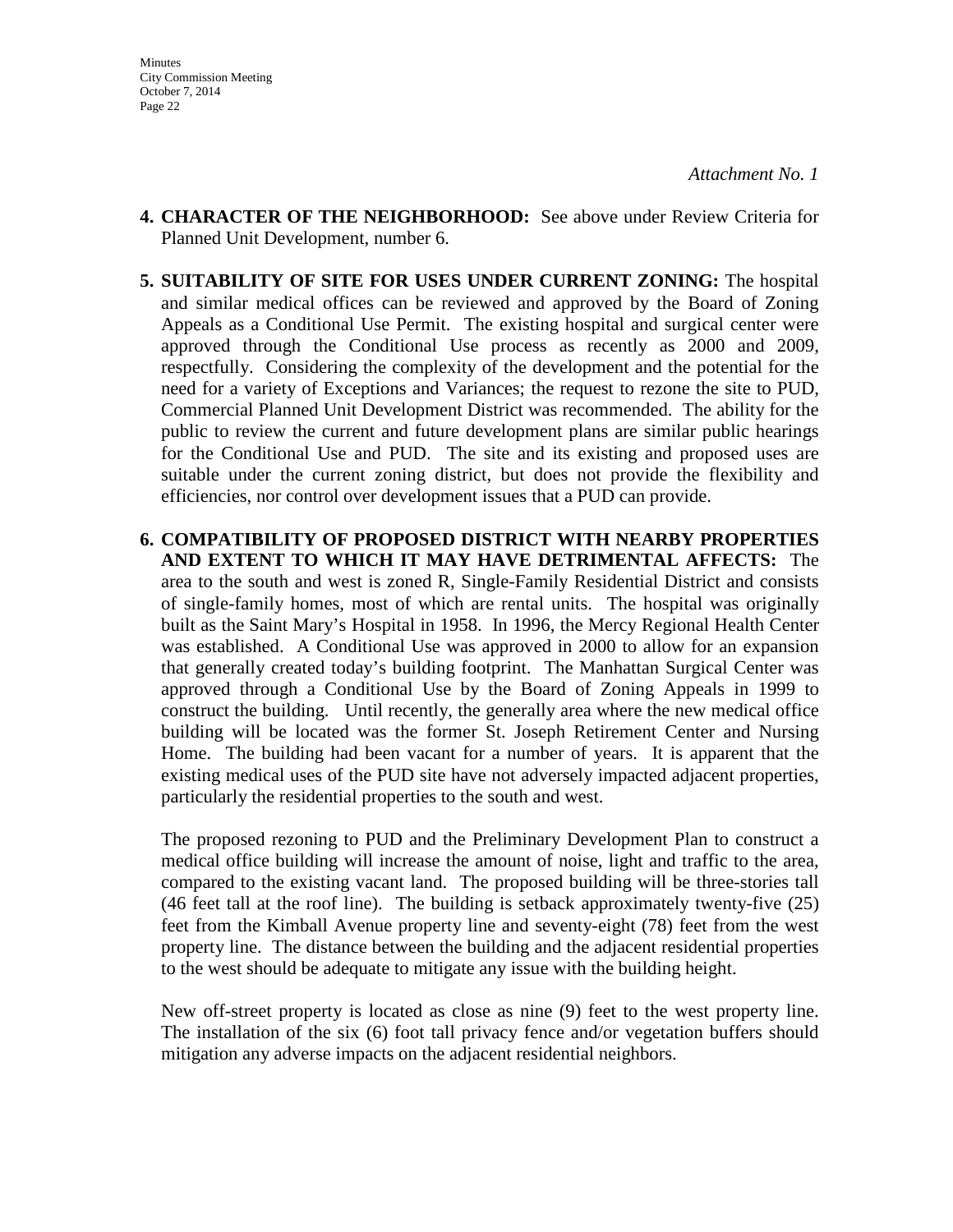*Attachment No. 1*

The new site lighting plans shows light poles to illuminate the off-street parking lot. These lights are required to be fully shielded to cutoff the light at least the property line.

As part of the process to request a rezoning, the applicant held a neighborhood meeting on July 17, 2014. According to the meeting minutes, nine (9) adjacent property owners were present, along with the applicant and support staff. Several meeting attendees submitted written comments, all of which showed support for the project. Additional comments were made about property that the applicant owns, but is not related to the PUD rezoning site, as well of concerns for traffic congestion at the Kimball Avenue entrance (*see attached meeting summary and participant comment sheets*).

As previously stated, the existing and proposed uses should not adversely impact the surrounding neighbors. It appears that the applicant have taken appropriate measures to address any specific site design issues that could negatively impact the neighborhood. The site is generally compatible with nearby properties.

**7. CONFORMANCE WITH THE COMPREHENSIVE PLAN:** The rezoning site is shown on the Northwest Future Land Use Map as a Public/Semi-Public designation. The list of primary uses for this designation is: schools, government offices, community centers, fire stations, airport, libraries, hospitals, cemeteries, churches and other places of workshop. The proposed rezoning to PUD, Commercial Planned Unit Development meets the intent of the Comprehensive Plan. The existing and proposed uses are hospitals or uses that are customarily found at a hospital or on a campus-like hospital setting.

#### **8. ZONING HISTORY AND LENGTH OF TIME VACANT AS ZONED:**

The hospital was originally built in 1958 as the St. Mary's Hospital. The St. Joseph Retirement Center and Nursing Home was built in 1968.

| July 18, 1961  | Annexed into the City (Ordinance No. 2216) and zone "A-A,"<br>Single-Family Residential District.                           |
|----------------|-----------------------------------------------------------------------------------------------------------------------------|
| 1970 - 1986    | Rezoned to R, Single-Family Residential District                                                                            |
| 1987 - Present | Rezoned to R-1, Single-Family Residential District                                                                          |
| 1999           | Board of Zoning Appeals approves the Conditional Use to allow<br>for the construction of the Manhattan Surgical Center.     |
| May, 2000      | Board of Zoning Appeals approves the Conditional Use to allow<br>for the addition to the Mercy Regional Hospital buildings. |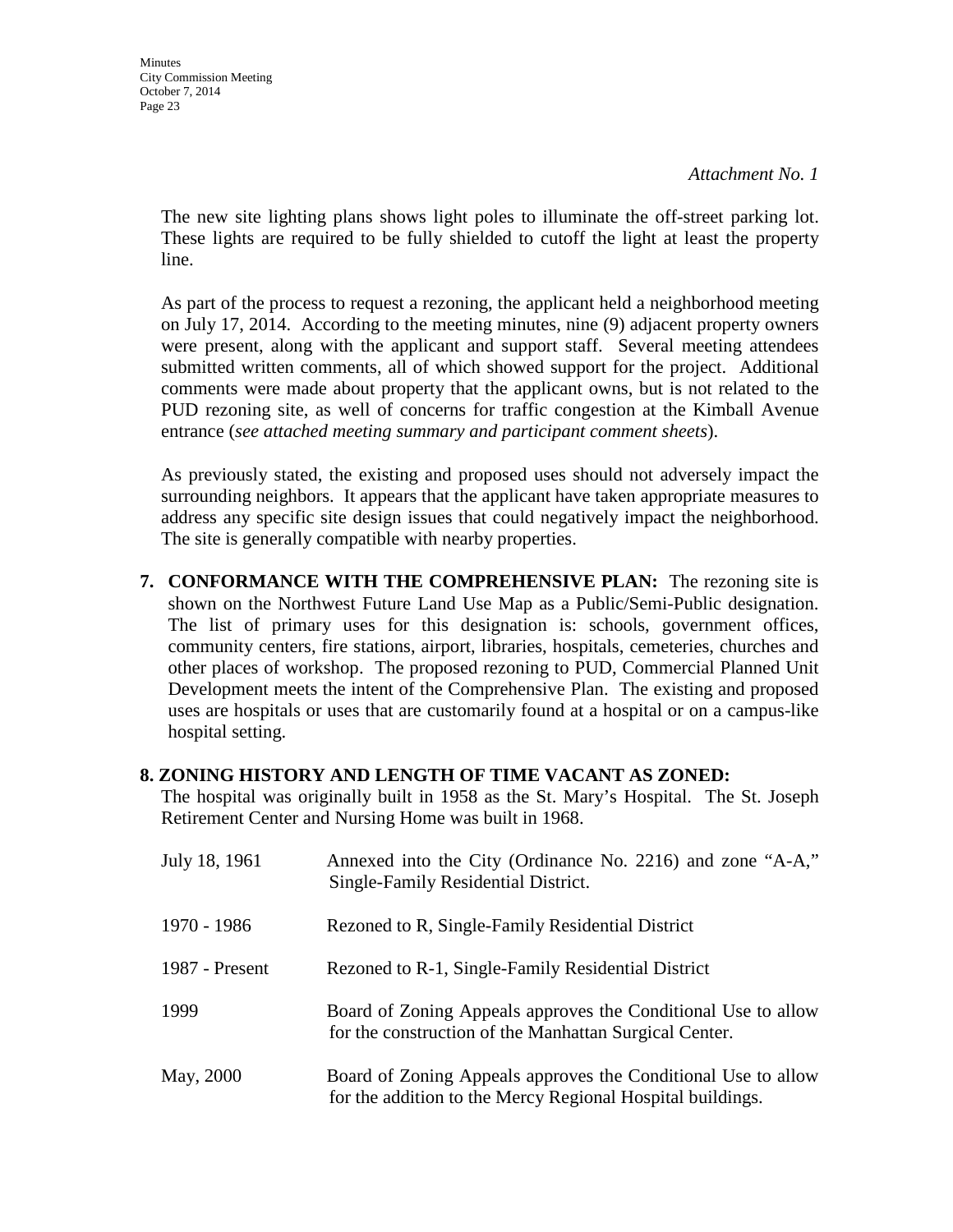| 2007       | Board of Zoning Appeals approves the Conditional Use to allow<br>for the addition to the Manhattan Surgical Center.                 |
|------------|-------------------------------------------------------------------------------------------------------------------------------------|
| July, 2009 | Board of Zoning Appeals approves the Conditional Use to allow<br>for the addition to the Manhattan Surgical Center.                 |
| 2012       | Former St. Joseph Retirement Center and Nursing Home was<br>demolished. This are of the rezoning site has remained vacant<br>since. |

### **9. CONSISTENCY WITH INTENT AND PURPOSE OF THE ZONING ORDINANCE:**

The intent and purpose of the Zoning Regulations is to protect the public health, safety, and general welfare; regulate the use of land and buildings within zoning districts to assure compatibility; and to protect property values.

The PUD Regulations are intended to provide a more efficient land use than is generally achieved through conventional development; a development pattern that is in harmony with land use density, transportation facilities and community facilities; and a development plan which addresses specific needs and unique conditions of the site which may require changes in bulk regulations or layout.

Subject to the conditions of approval, the proposed PUD is consistent with the Zoning Regulations.

**10. RELATIVE GAIN TO THE PUBLIC HEALTH, SAFETY AND WELFARE THAT DENIAL OF THE REQUEST WOULD ACCOMPLISH, COMPARED WITH THE HARDSHIP IMPOSED UPON THE INDIVIDUAL OWNER:** There appears to be no gain to the public that denial would accomplish. Public utilities and fire and emergency service protection can adequately serve the site. The proposed PUD will not cause adverse impacts on nearby properties. Denial of the request may be a hardship to the owner.

**11. ADEQUACY OF PUBLIC FACILITIES AND SERVICES:** Adequate public water, sanitary sewer, streets and pedestrian sidewalks are, or will be, available to serve the development.

### **12. OTHER APPLICABLE FACTORS:** None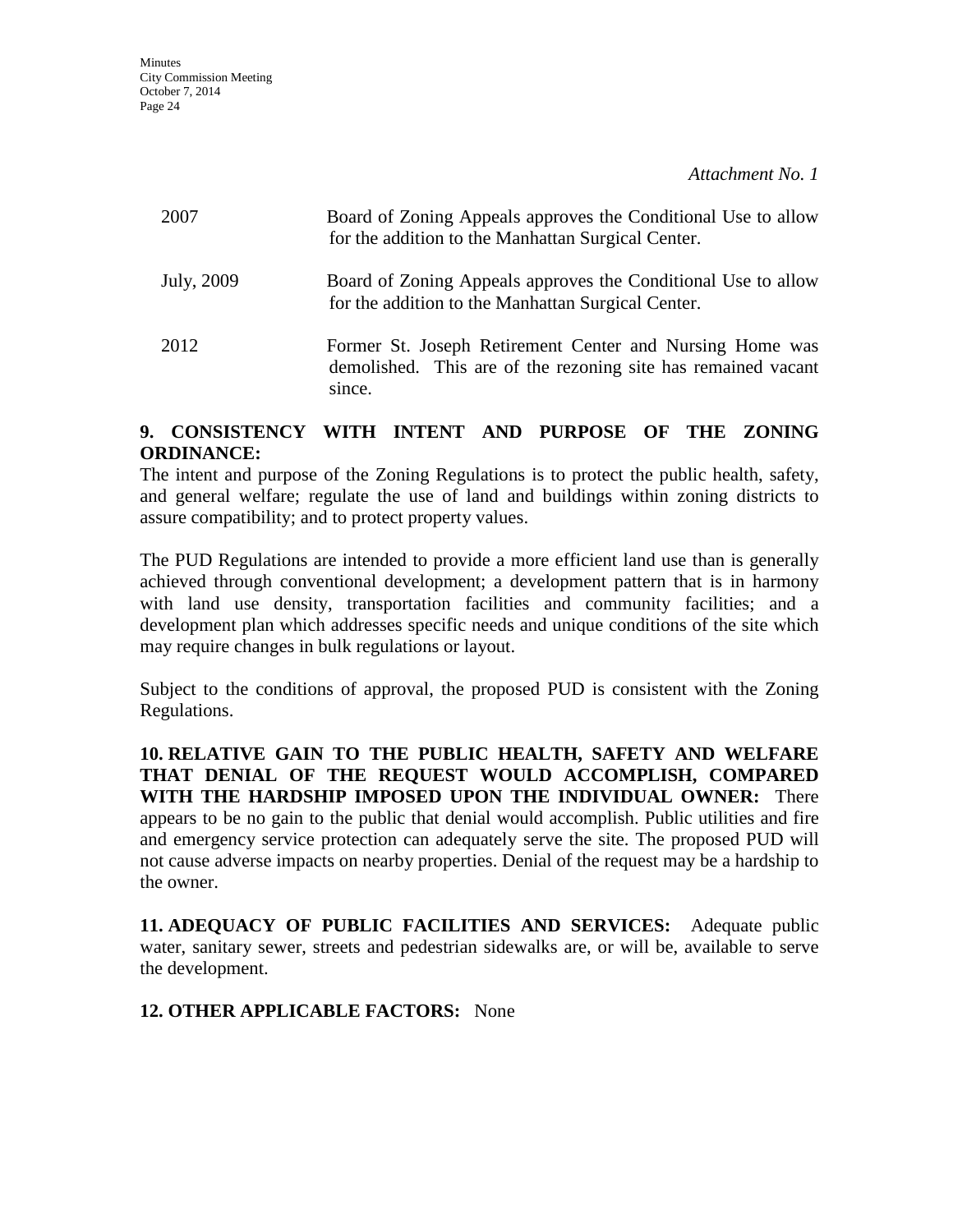**Minutes** City Commission Meeting October 7, 2014 Page 25

**13. STAFF COMMENTS AND RECOMMENDATION:** City Administration recommends approval of the proposed rezoning of the Mercy Regional Health Center PUD from R-1, Single-Family Residential District to PUD, Commercial Planned Unit District, with the following conditions of approval:

- 1. The Permitted Uses shall be Hospitals, Outpatient Surgical Center, and Medical Offices.
- 2. A minimum six (6) foot tall sight-obscuring fence shall be constructed along the western property line of the new office building and its associated parking lot.
- 3. Landscaping and irrigation shall be provided pursuant to a Landscaping Performance Agreement between the City and the owner, which shall be entered into prior to issuance of a building permit.
- 4. All landscaping and irrigation shall be maintained in good condition.
- 5. Light poles shall be provided as described in the application documents. Exterior building lighting shall be provided as proposed and be of a cut-off design, so as to not cast direct light or glare onto public streets or adjacent property.
- 6. Ground Signs shall be permitted and constructed as proposed.
- 7. Wall signs shall be permitted as proposed.
- 8. Two (2) pylon signs shall be permitted on the site as shown on the Preliminary Development Plan. The digital portion of the pylon sign proposed on College Avenue shall be limited to a Digital Graphic Sign, as follows:
	- a. Digital Graphic Sign. A sign utilizing LED (light emitting diode), LCD (liquid crystal display), plasma, projected images, or any functionally equivalent technology, and which is capable of automated, remote or computer control to change a static image only as a "slide show" (series of images).
	- b. Duration of Message and Transitions. The sign message shall remain static for a period of not less than sixty (60) seconds. The transition from one (1) message to the next shall be direct and immediate, without any special effects including but not limited to, dissolving, fading, scrolling, starbursts and wiping, which shall be prohibited.
	- c. Image Characteristics. Digital Graphic Signs shall have a pitch of not greater than twenty (20) millimeters between each pixel.
	- d. Luminance. Between sunrise and sunset the maximum luminance shall be five thousand (5,000) nits and between sunset and sunrise the maximum luminance shall be five hundred (500) nits. All signs with a digital display having illumination by means other than natural light must be equipped with an automatic dimmer control or other mechanism that automatically controls the sign's brightness to comply with this requirement.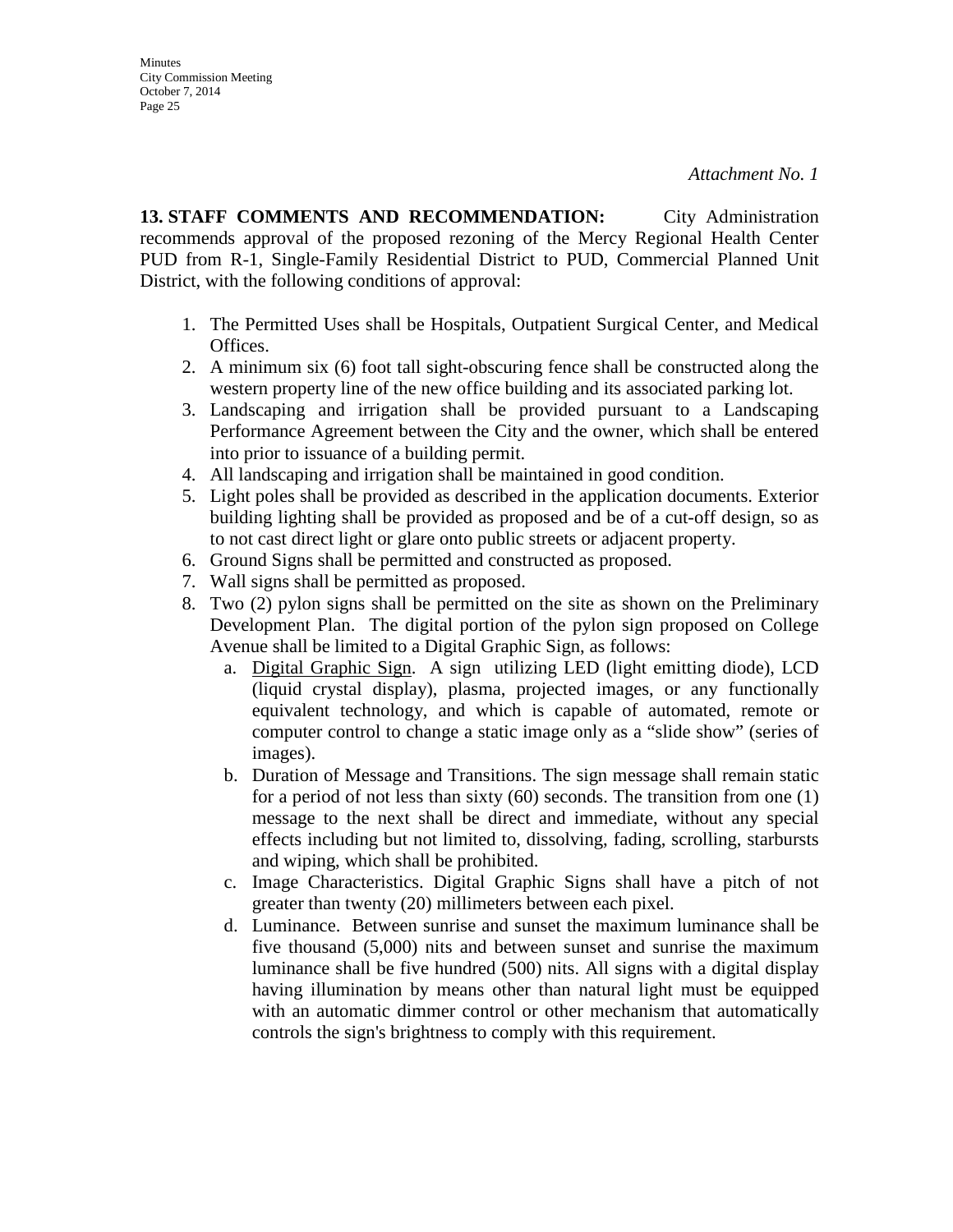- 9. An agreement outlining the owner's on-going maintenance responsibility and enforcement rights of the City for the detention areas and stormwater infrastructure shall be created and approved by the City prior to completion the Final Development Plan and Final Plat.
- 10. An eastbound right-turn lane on Kimball Avenue into the PUD site shall be installed at the time of construction for the new medical office building
- 11. The need for left-turn lanes on Kimball Avenue and College Avenue into the site shall be evaluated by the applicant's engineer at the time of the Final Development Plan to determine if the road improvements are warranted to improve safety and efficiency of traffic.
- 12. Exempt signage shall be permitted as described in Article VI, Section 6-104  $(A)(1), (2), (3), (4), (5), (7)$  and  $(8)$ ; and Section 6-104 (B)(2), of the Manhattan Zoning Regulations. Temporary sales aids, banners and portable signs, as described in Article VI, Signs, of the Manhattan Zoning Regulations, shall be prohibited.

### **ALTERNATIVES:**

- 1. Recommend approval of the proposed rezoning of the Mercy Regional Health Center PUD from R-1, Single-Family Residential District, to PUD, Commercial Planned Unit Development District, stating the basis for such recommendation, with the twelve (12) conditions listed in the Staff Report.
- 2. Recommend approval of the proposed rezoning of the Mercy Regional Health Center PUD from R-1, Single-Family Residential District, to PUD, Commercial Planned Unit Development District, and modify the conditions, and any other portions of the proposed PUD, to meet the needs of the community as perceived by the Manhattan Urban Area Planning Board, stating the basis for such recommendation, and indicating the conditions of approval.
- 3. Recommend denial of the proposed rezoning, stating the specific reasons for denial.
- 4. Table the proposed rezoning to a specific date, for specifically stated reasons.